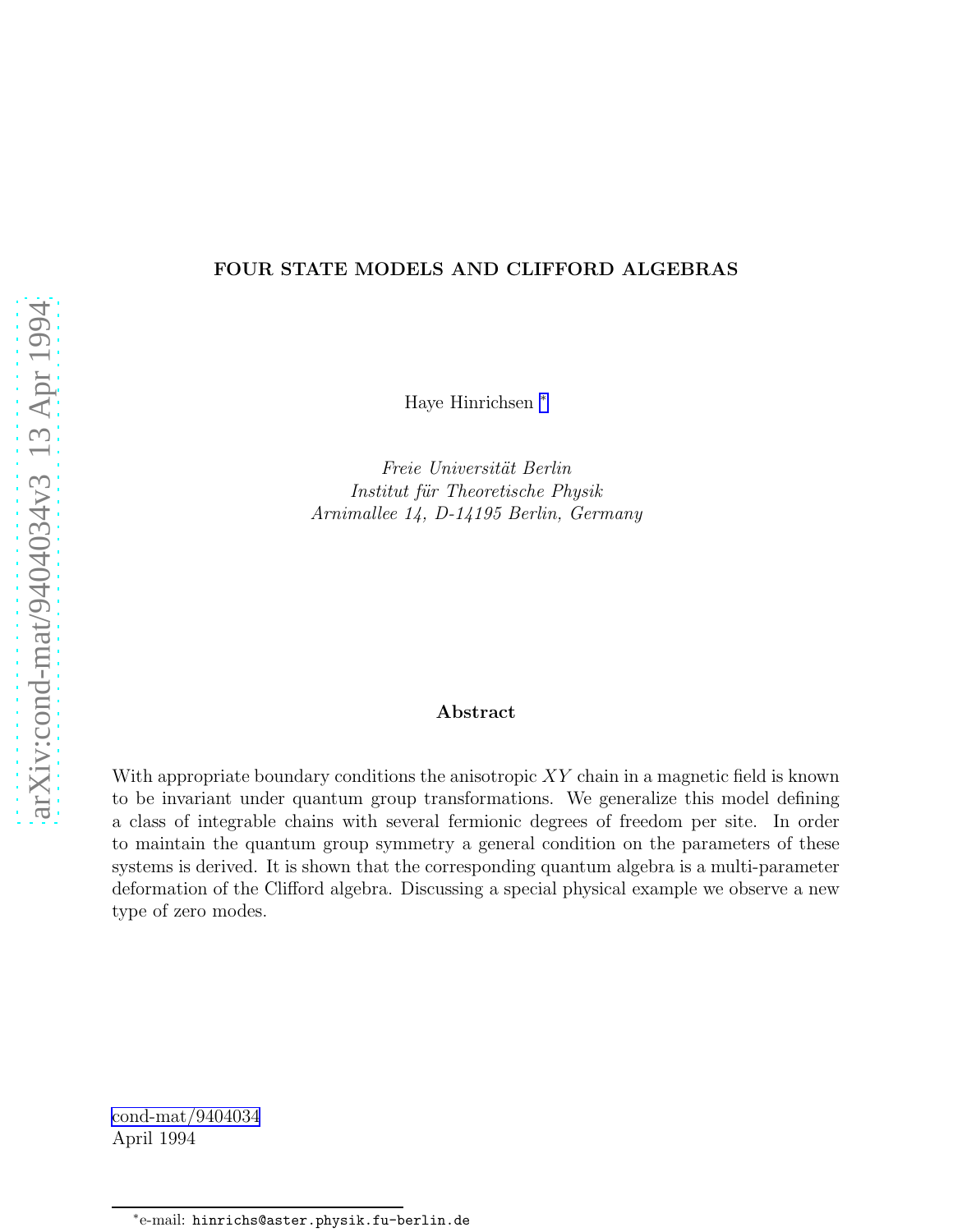## <span id="page-1-0"></span>1 Introduction

In statistical mechanics the anisotropic  $XY$  chain is one of the simplest exactly solvable models. Its L-site Hamiltonian with periodic boundary conditions

$$
H_{per}^{XY}(\eta, h) = -\frac{1}{2} \sum_{j=1}^{L} \left( \eta \sigma_j^x \sigma_{j+1}^x + \eta^{-1} \sigma_j^y \sigma_{j+1}^y \right) - h \sum_{j=1}^{L} \sigma_j^z \qquad (1.1)
$$

depends on two parameters, namely the anisotropy parameter  $\eta$  and the magnetic field h  $(\sigma_j^{x,y,z}$ are Pauli matrices acting on site j). This Hamiltonian has a long history [[1, 2](#page-16-0)] and provides a good model for Helium adsorbed on metallic surfaces. It also describes the master equation of the kinetic Ising model[[3\]](#page-16-0) and plays a role in one-dimensional reaction-diffusion processes[[4\]](#page-16-0).

The present work is based on the investigation of the anisotropic  $XY$  chain with a special kind of boundary conditions defined by the Hamiltonian

$$
H^{XY}(\eta, q) = -\frac{1}{2} \sum_{j=1}^{L-1} \left( \eta \sigma_j^x \sigma_{j+1}^x + \eta^{-1} \sigma_j^y \sigma_{j+1}^y + q \sigma_j^z + q^{-1} \sigma_{j+1}^z \right) , \qquad (1.2)
$$

where q is related to the magnetization by  $2h = q + q^{-1}$  (notice that compared to Eq. (1.1) there are additional surface fields at the ends of the chain). These boundary conditions make the system to be invariant under quantum group transformations[[5, 6\]](#page-16-0). Beside their mathematical relevance these boundary conditions are also of physical interest since they appear naturally in a special one-dimensional reaction-diffusion process with open ends [\[4](#page-16-0)].

The attempts to introduce diagonalizible generalizations of the XY model go back to Suzuki[[7\]](#page-16-0). Following these ideas we consider generalized quantum chains with a higher number of degrees of freedom per site. We maintain the quantum group symmetry by choosing special boundary conditions and imposing appropriate restrictions on the parameters. We are interested in both the physical properties of these generalized chains (like their spectra) and the mathematical structure of the corresponding quantum algebra.

Let us briefly summarize the results of Ref.  $|6|$ . The XY chain Hamiltonian (1.2) is invariant under a two-parameter quantum Clifford algebra which is defined by the generators  $T^1$ ,  $T^2$  and the central element E with the commutation relations

$$
\begin{aligned}\n\{T^1, T^1\} &= 2 \left[E\right]_{\alpha_1}, & \{T^2, T^2\} &= 2 \left[E\right]_{\alpha_2} \\
\{T^1, T^2\} &= 0, & \{E, T^1\} &= \left[E, T^2\right] = 0,\n\end{aligned}\n\tag{1.3}
$$

where  $\alpha_1$  and  $\alpha_2$  are deformation parameters and

$$
[E]_{\alpha_{\mu}} = \frac{\alpha_{\mu}^{E} - \alpha_{\mu}^{-E}}{\alpha_{\mu} - \alpha_{\mu}^{-1}} \tag{1.4}
$$

The coproducts of these generators read

$$
\Delta(T^1) = \alpha_1^{E/2} \otimes T^1 + T^1 \otimes \alpha_1^{-E/2}
$$
  
\n
$$
\Delta(T^2) = \alpha_2^{E/2} \otimes T^2 + T^2 \otimes \alpha_2^{-E/2}
$$
  
\n
$$
\Delta(E) = E \otimes \mathbf{1} + \mathbf{1} \otimes E.
$$
\n(1.5)

For  $\alpha_1 = \alpha_2 = 1$  the quantum algebra (1.3) reduces to the (classical) Clifford algebra

$$
\{T^{\mu},T^{\nu}\} = 2 E \delta^{\mu\nu}, \qquad [E,T^{\mu}] = 0. \qquad (\mu,\nu = 1,2) \qquad (1.6)
$$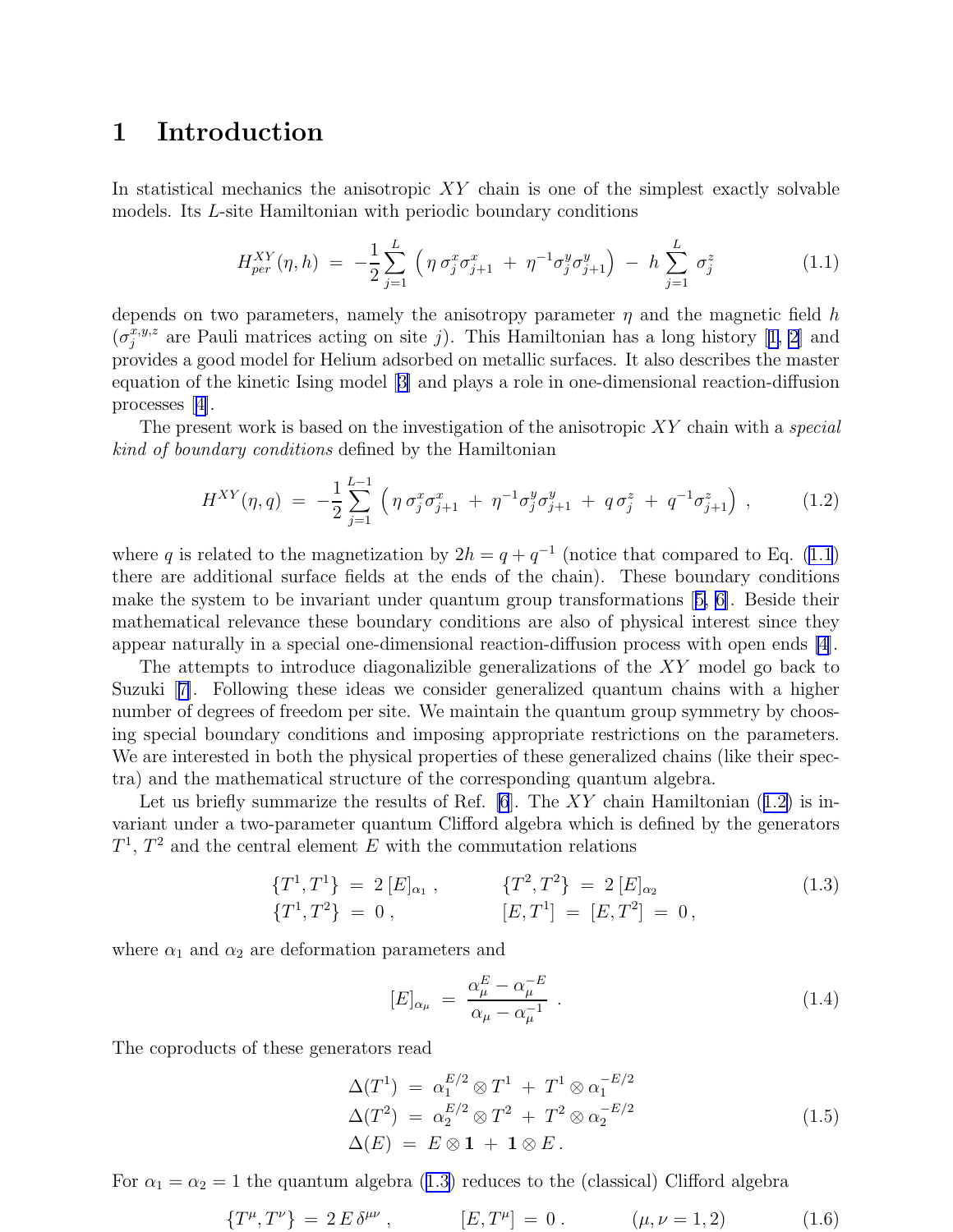<span id="page-2-0"></span>Apart from the trivial one-dimensional representation the algebra([1.3\)](#page-1-0) has only two-dimensional irreducible representations, in particular the fermionic representation corresponds to taking  $T^1 = \sigma^x, T^2 = \sigma^y$ , and  $E = 1$ .

The explicit expressions for the generators in the case of the XY chain can be obtained from the fermionic (one-site) representation by a multiple application of the coproducts([1.5\)](#page-1-0). In order to do so, let us introduce local fermionic operators  $\tau_j^1$  and  $\tau_j^2$  by a Jordan-Wigner transformation

$$
\tau_j^1 = \left( \prod_{i=1}^{j-1} \sigma_i^z \right) \sigma_j^x, \qquad \tau_j^2 = \left( \prod_{i=1}^{j-1} \sigma_i^z \right) \sigma_j^y \qquad (1.7)
$$

which obey the Clifford algebra

$$
\{\tau_i^{\mu}, \tau_j^{\nu}\} = 2 \delta_{ij} \delta^{\mu \nu} . \qquad (i, j = 1, ..., L; \ \mu, \nu = 1, 2)
$$
 (1.8)

In terms of these operators the Hamiltonian [\(1.2](#page-1-0)) can be written as

$$
H^{XY}(\eta, q) = \frac{i}{2} \sum_{j=1}^{L-1} \left( \eta \tau_j^2 \tau_{j+1}^1 - \eta^{-1} \tau_j^1 \tau_{j+1}^2 + q \tau_j^1 \tau_j^2 + q^{-1} \tau_{j+1}^1 \tau_{j+1}^2 \right). \tag{1.9}
$$

The explicit expressions for the generators  $T^1$ ,  $T^2$  and E read

$$
T^{1} = \alpha_{1}^{-\frac{L+1}{2}} \sum_{j=1}^{L} \alpha_{1}^{j} \tau_{j}^{1}, \qquad T^{2} = \alpha_{2}^{-\frac{L+1}{2}} \sum_{j=1}^{L} \alpha_{2}^{j} \tau_{j}^{2}, \qquad E = L, \qquad (1.10)
$$

where

$$
\alpha_1 = \frac{q}{\eta}, \qquad \alpha_2 = q\eta \tag{1.11}
$$

are the deformation parameters. Both of them are essential, i.e. it is impossible to remove one of the parameters by similarity transformation. Notice furthermore that the generator E simply counts the number of sites. Therefore if one of the deformation parameters is a root of unity, the irreducible representations of the algebra([1.3\)](#page-1-0) depend on the length of the chain which requires to define a special thermodynamical limit in this case[[6\]](#page-16-0).

The generators (1.10) commute with the Hamiltonian and appear physically as a fermionic zero mode. This zero mode is present for arbitrary parameters q and  $\eta$  and causes all levels of the spectrum to be at least two-fold degenerated. We want to emphasize that such a zero mode cannot be observed in the case of periodic or free boundary conditions. In other words, the quantum group symmetry is directly related to the special boundary conditions in Eq.([1.2\)](#page-1-0).

If both deformation parameters  $\alpha_1$  and  $\alpha_2$  coincide, the total magnetization

$$
S^z = \sum_{j=1}^L \sigma_j^z \tag{1.12}
$$

also commutes with the Hamiltonian and generates an additional  $U(1)$  symmetry. In this case the quantum algebra([1.3\)](#page-1-0) can be enlarged by adding the commutation relations

$$
[T^1, N] = 2i T^2, \qquad [T^2, N] = -2i T^1, \qquad [E, N] = 0 \qquad (1.13)
$$

and the coproduct

$$
\Delta(N) = N \otimes \mathbf{1} + \mathbf{1} \otimes N, \tag{1.14}
$$

where  $N=\frac{1}{2}$  $\frac{1}{2}(S^z+L)$ . The resulting algebra is the  $U_q[SU(1/1)]$  superalgebra [\[5](#page-16-0)].

A first attempt to generalize the quantum group invariant XY chain has been made in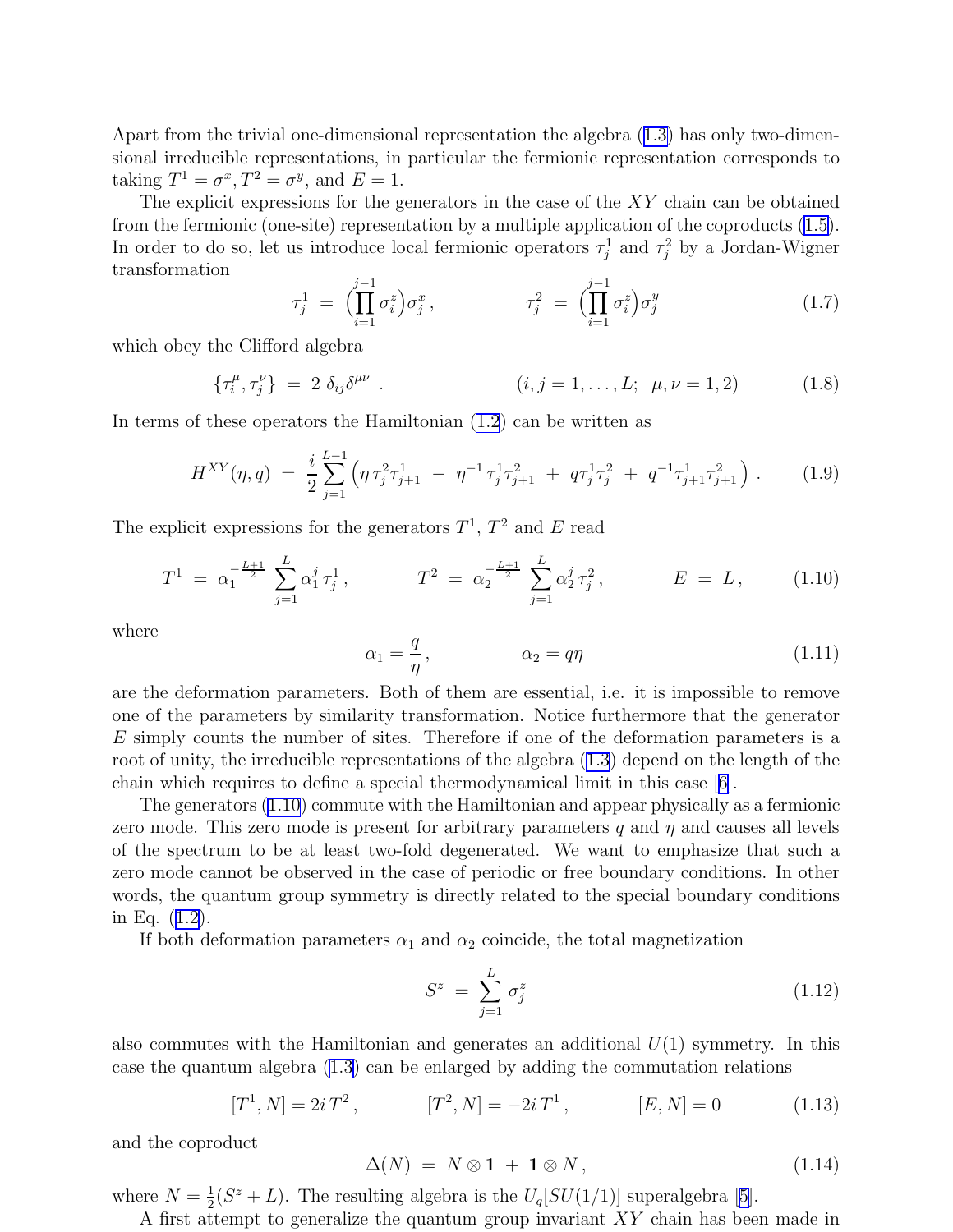<span id="page-3-0"></span>Ref.[[8\]](#page-16-0). Defining a 2M-dimensional affine Clifford-Hopf algebra and using an R-matrix approachthe author showed that the generalized  $XY$  chain introduced by Suzuki [[7\]](#page-16-0)

$$
\tilde{H} = -\sum_{k=1}^{K} \sum_{j=1}^{L'} (\tilde{J}_{x,k} \sigma_j^x \sigma_{j+k}^x + \tilde{J}_{y,k} \sigma_j^y \sigma_{j+k}^y) \sigma_{j+1}^z \dots \sigma_{j+k-1}^z + h \sum_{j=1}^{L'} \sigma_j^z \tag{1.15}
$$

possesses a quantum group symmetry provided that

$$
\tilde{J}_{x,k} = -J_x \delta_{m,k}, \qquad \tilde{J}_{y,k} = -J_y \delta_{m,k}. \qquad (k = 1, ..., K) \qquad (1.16)
$$

This case is trivial for the following reason. If one performs the transformation

$$
\sigma_{mr+s}^{x,y} \rightarrow (\prod_{i=0}^{r-1} \prod_{j=s+1}^{m} \sigma_{mi+j}^{z}) (\prod_{i=r+1}^{L'/m} \prod_{j=1}^{s-1} \sigma_{mi+j}^{z}) \sigma_{mr+s}^{x,y} \qquad (1.17)
$$
  

$$
\sigma_{mr+s}^{z} \rightarrow \sigma_{mr+s}^{z} \qquad (r = 0, \dots, L'/m; s = 1, \dots, m)
$$

one obtains the Hamiltonian

$$
\tilde{H}' = \sum_{r=0}^{L'/m-1} \sum_{s=1}^{m} (\tilde{J}_x \sigma_{mr+s}^x \sigma_{m(r+1)+s}^x + \tilde{J}_y \sigma_{mr+s}^y \sigma_{m(r+1)+s}^y) + h \sum_{r=0}^{L'/m-1} \sum_{s=1}^{m} \sigma_{mr+s}^z \qquad (1.18)
$$

which is a sum of m identical anisotropic XY chains. Since the transformation  $(1.17)$  does not change the algebra of the Pauli matrices,  $H$  and  $H'$  differ only by a similarity transformation. Therefore the physical properties of the  $\hat{H}$  are already known. In this paper we show that it is possible to define nontrivial generalizations of the XY chain maintaining both the quantum group symmetry and the integrability in terms of free fermions. In contrast to Ref.[[8\]](#page-16-0) we start from the physical point of view generalizing the XY chain directly in its fermionic formulation([1.9\)](#page-2-0). In order to implement the quantum group symmetry we then derive a general condition for the existence of zero modes. As an example we consider a four-state quantum chain defined on two commuting copies of Pauli matrices  $\sigma_j^{x,y,z}$  and  $\varrho_j^{x,y,z}$  $j^{x,y,z}$ . Its Hamiltonian depends up to normalization on ten parameters:

$$
H(\gamma_1, \gamma_2, \gamma_3, \gamma_4, \omega_{12}, \omega_{34}, \omega_{14}, \omega_{23}, \omega_{13}, \omega_{24}) =
$$
\n
$$
-\frac{1}{2} \sum_{j=1}^{L-1} \left[ \omega_{12} \left( \gamma_1^{-1} \gamma_2 \sigma_j^x \varrho_j^z \sigma_{j+1}^x + \gamma_1 \gamma_2^{-1} \sigma_j^y \varrho_j^z \sigma_{j+1}^y + \gamma_1 \gamma_2 \sigma_j^z + \gamma_1^{-1} \gamma_2^{-1} \sigma_{j+1}^z \right) \right. \\
\left. + \omega_{34} \left( \gamma_3^{-1} \gamma_4 \ \varrho_j^x \sigma_{j+1}^z \varrho_{j+1}^x + \gamma_3 \gamma_4^{-1} \ \varrho_j^y \sigma_{j+1}^z \varrho_{j+1}^y + \gamma_3 \gamma_4 \ \varrho_j^z + \gamma_3^{-1} \gamma_4^{-1} \ \varrho_{j+1}^z \right) \right. \\
\left. + \omega_{14} \left( \gamma_1^{-1} \gamma_4 \ \varrho_j^x \sigma_{j+1}^x + \gamma_1 \gamma_4^{-1} \ \sigma_j^y \varrho_j^z \sigma_{j+1}^z \varrho_{j+1}^y - \gamma_1 \gamma_4 \ \sigma_j^y \varrho_j^y - \gamma_1^{-1} \gamma_4^{-1} \ \sigma_{j+1}^y \varrho_{j+1}^y \right) \right. \\
\left. - \omega_{23} \left( \gamma_2^{-1} \gamma_3 \ \varrho_j^y \sigma_{j+1}^y + \gamma_2 \gamma_3^{-1} \ \sigma_j^x \varrho_j^z \sigma_{j+1}^z \varrho_{j+1}^x - \gamma_2 \gamma_3 \ \sigma_j^x \varrho_j^x - \gamma_2^{-1} \gamma_3^{-1} \ \sigma_{j+1}^x \varrho_{j+1}^x \right) \right. \\
\left. - \omega_{13} \left( \gamma_1^{-1} \gamma_3 \ \varrho_j^y \sigma_{j+1}^x - \gamma_1 \gamma_3^{-1} \ \sigma_j^y \varrho_j^z \sigma_{j+1}^z \varrho_{j+1}^x + \gamma_1 \gamma_3 \ \sigma_j^y \varrho_j^x + \gamma_1^{-1} \gamma_3^{-1} \ \sigma_{
$$

Although at first sight this Hamiltonian seems to be rather artificial we will see that it is indeeda natural generalization of the  $XY$  chain Hamiltonian ([1.2\)](#page-1-0). We will show that this chain is invariant under a four-parameter deformation of the Clifford algebra. This quantum algebra is defined by the generators  $T^1, T^2, T^3, T^4$  and E with the commutation relations

$$
\{T^{\mu},T^{\nu}\} = 2\,\delta^{\mu\nu}\,[E]_{\alpha_{\mu}}, \qquad [E,T^{\mu}] = 0, \qquad (\mu,\nu = 1,\ldots,4) \qquad (1.20)
$$

where  $\alpha_{\mu} = \gamma_{\mu}^2$  ( $\mu = 1, ..., 4$ ) are four deformation parameters. As in the case of the XY chain, we observe additional symmetries if some of these parameters coincide.

The model defined in Eq.  $(1.19)$  can be understood as a system of two interacting XY chains: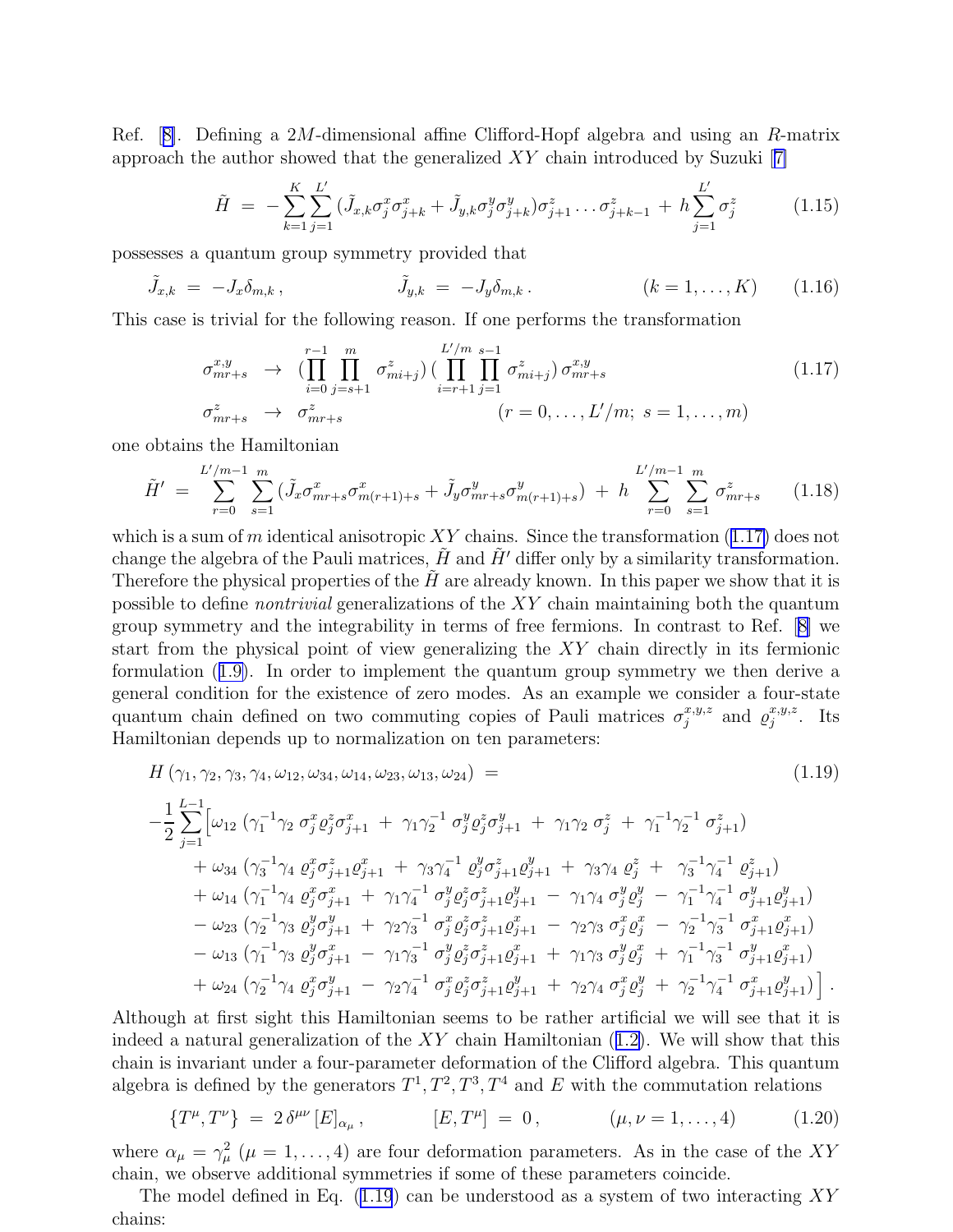

<span id="page-4-0"></span>In opposition to a single  $XY$  chain (which is completely described by the deformation parameters) its Hamiltonian depends on further six parameters  $\omega_{ij}$  which do not occur in the quantum algebra and in cannot generally be eliminated by similarity transformation. Since these parameters allow to implement nontrivial couplings between the XY chains without breaking the quantum group symmetry, we expect a richer structure than in the caseof decoupled  $XY$  chains as in Eq. ([1.15\)](#page-3-0). Switching these couplings off by taking  $\omega_{13} = \omega_{14} = \omega_{23} = \omega_{24} = 0$  and performing the following automorphism on the Pauli matrices

$$
\sigma_j^{x,y} \rightarrow (\prod_{i=1}^{j-1} \varrho_i^z) \sigma_j^{x,y}, \qquad \varrho_j^{x,y} \rightarrow (\prod_{i=j+1}^{L} \sigma_i^z) \varrho_j^{x,y} \qquad (j = 1 \dots L) \quad (1.21)
$$
  

$$
\sigma_j^z \rightarrow \sigma_j^z, \qquad \varrho_j^z \rightarrow \varrho_j^z
$$

the Hamiltonian  $(1.19)$  decouples into a sum of two independent anisotropic XY chains:

$$
H(\gamma_1, \gamma_2, \gamma_3, \gamma_4, \omega_{12}, \omega_{34}) =
$$
\n
$$
-\frac{1}{2} \sum_{j=1}^{L-1} \left[ \omega_{12} \left( \gamma_1^{-1} \gamma_2 \sigma_j^x \sigma_{j+1}^x + \gamma_1 \gamma_2^{-1} \sigma_j^y \sigma_{j+1}^y + \gamma_1 \gamma_2 \sigma_j^z + \gamma_1^{-1} \gamma_2^{-1} \sigma_{j+1}^z \right) + \omega_{34} \left( \gamma_3^{-1} \gamma_4 \varrho_j^x \varrho_{j+1}^x + \gamma_3 \gamma_4^{-1} \varrho_j^y \varrho_{j+1}^y + \gamma_3 \gamma_4 \varrho_j^z + \gamma_3^{-1} \gamma_4^{-1} \varrho_{j+1}^z \right) \right],
$$
\n(1.22)

where  $\omega_{12}$  and  $\omega_{34}$  appear as normalization constants.

As an application we finally consider the Hamiltonian([1.19](#page-3-0)) for a particular choice of the parameters  $\omega_{ij}$  so that the strength of the couplings between the two XY chains is controlled by a single parameter  $\xi$ . Computing the corresponding spectrum we observe that for a special value of  $\xi$  the interaction becomes singular so that one obtains  $2^{L+1}$ -fold (instead of 4-fold) degenerations. The supplementary symmetry is caused by  $L - 1$  additional zero modes. Normally zero modes are known to be exponential modes acting globally on the whole chain. Contrarily the additional zero modes turn out to act only in a specific part of the chain. We thereby find a new type of zero modes which cannot be observed in the case of two-state models.

The paper is organized as follows. In Sect. 2 we define the class of quantum chains to be investigated and outline the diagonalization method. In Sect. 3 we derive a general condition for the existence of fermionic zero modes. Sect. 4 discusses the structure of the corresponding quantum algebra which is a multi-parameter deformation of the Clifford algebra. It is shown that if some of the deformation parameters coincide, additional algebra automorphisms allow the number of free parameters to be reduced. In Sect. 5 we turn our attention to a particular physical four-state model. We discuss our results and consider a special case where additional zero modes occur. Finally we summarize our conclusions in Sect. 6. Appendix A explains how the zero mode condition has been derived. In Appendix B we show that a recently discovered duality property of the anisotropic  $XY$  chain [\[9\]](#page-16-0) also exists in the generalized case.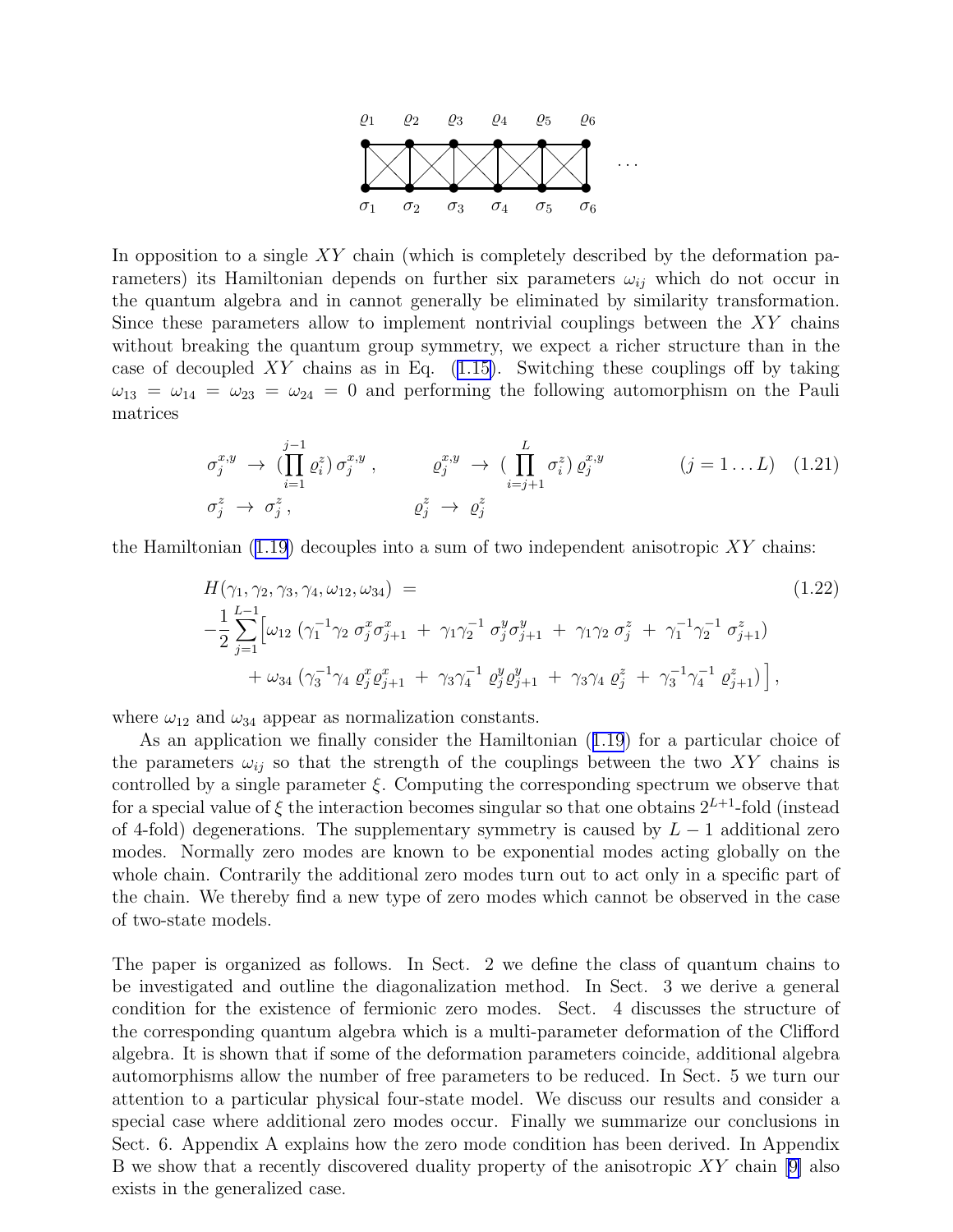### <span id="page-5-0"></span>2 Multifermionic chains and their diagonalization

In order to define a natural generalization of the XY chain, we first rewrite the fermionic version of the Hamiltonian [\(1.2](#page-1-0)) in the general bilinear form

$$
H(A, B, C) = \frac{i}{2} \sum_{j=1}^{L-1} \sum_{\mu,\nu=1}^{2n} \left( A^{\mu,\nu} \tau_j^{\mu} \tau_{j+1}^{\nu} + \frac{1}{2} B^{\mu,\nu} \tau_j^{\mu} \tau_j^{\nu} + \frac{1}{2} C^{\mu,\nu} \tau_{j+1}^{\mu} \tau_{j+1}^{\nu} \right), \tag{2.1}
$$

where  $n = 1$  and

$$
A = \begin{pmatrix} 0 & -\eta^{-1} \\ \eta & 0 \end{pmatrix}, \qquad B = \begin{pmatrix} 0 & q \\ -q & 0 \end{pmatrix}, \qquad C = \begin{pmatrix} 0 & q^{-1} \\ -q^{-1} & 0 \end{pmatrix}. \tag{2.2}
$$

It is near at hand to consider the Hamiltonian  $(2.1)$  for  $n > 1$  pairs of local fermionic operators  $\tau_j^{\mu}$  per site. These operators are supposed to obey the Clifford algebra

$$
\{\tau_i^{\mu}, \tau_j^{\nu}\} = 2 \delta_{ij} \delta^{\mu \nu} \qquad (i, j = 1...L; \ \mu, \nu = 1,..., 2n) \qquad (2.3)
$$

and therefore the  $2n \times 2n$  matrices B and C can be assumed to be antisymmetric (since symmetric contributions would result in an irrelevant constant). This defines a  $2n$ -state model which is a natural generalization of the  $XY$  chain in the fermionic language. As we willsee below, the four-state Hamiltonian  $(1.19)$  $(1.19)$  $(1.19)$  just corresponds to the case  $n = 2$ .

We are now going to diagonalize these generalized quantum chains. Since the Hamiltonian (2.1) is bilinear in the operators  $\tau_i^{\mu}$  $j^{\mu}$ , it is possible to apply standard methods described inRef.  $[10]$  $[10]$  $[10]$ . Accordingly H can be written in the diagonal form

$$
H(A, B, C) = \sum_{k=0}^{L-1} \sum_{\gamma=1}^{n} \Lambda_k^{\gamma} i T_k^{2\gamma} T_k^{2\gamma - 1}
$$
 (2.4)

where  $\Lambda_k^{\gamma}$  are fermionic excitation energies and  $T_k^{\mu}$  $\mu_k^{\mu}$  are diagonal Clifford operators:

$$
\{T_k^{\mu}, T_l^{\nu}\} = 2 \delta_{kl} \delta^{\mu \nu}.
$$
 (k,l = 0,...,L-1;  $\mu, \nu = 1,..., 2n$ ) (2.5)

They are related to the local fermionic operators  $\tau_j^{\mu}$  by an orthogonal transformation:

$$
T_k^{\nu} = \sum_{j=1}^{L} \sum_{\mu=1}^{2n} \psi_{k,j}^{\nu,\mu} \tau_j^{\mu} , \qquad \sum_{j=1}^{L} \sum_{\mu=1}^{2n} \psi_{k,j}^{\gamma,\mu} \psi_{l,j}^{\delta,\mu} = \delta_{kl} \delta^{\gamma \delta} \qquad (2.6)
$$

Thus the expressions  $iT_k^{2\gamma} T_k^{2\gamma-1}$  $\frac{k^{2\gamma-1}}{k}$  in Eq. (2.4) have the eigenvalues  $\pm 1$  so that the knowledge of all excitation energies  $\Lambda_k^{\gamma}$  allows the spectrum of the Hamiltonian (2.1) to be constructed bytaking all combinations into account. As shown in Ref. [[10](#page-16-0)] the excitation energies  $\Lambda_k^{\gamma}$ and the transformation coefficients  $\psi_{k,j}^{\gamma,\mu}$  are solutions of the eigenvalue problem

$$
\sum_{j,\nu} M_{ij}^{\mu\nu} \Phi_{kj}^{\gamma\nu} = \mp 2i \Lambda_k^{\gamma} \Phi_{ki}^{\gamma\mu}, \qquad (\gamma = 1, ..., n; \ \mu = 1, ..., 2n) \qquad (2.7)
$$

where  $\Phi_{ki}^{\gamma\mu} = \psi_{k,i}^{2\gamma-1,\mu} \pm \psi_{k,i}^{2\gamma,\mu}$  and M is the following  $2nL \times 2nL$  matrix:

$$
M = \begin{pmatrix} B & A & & & \\ -A^T & B + C & A & & \\ & -A^T & B + C & A & \\ & & \cdots & \cdots & \cdots \\ & & & -A^T & B + C & A \\ & & & & -A^T & C \end{pmatrix} .
$$
 (2.8)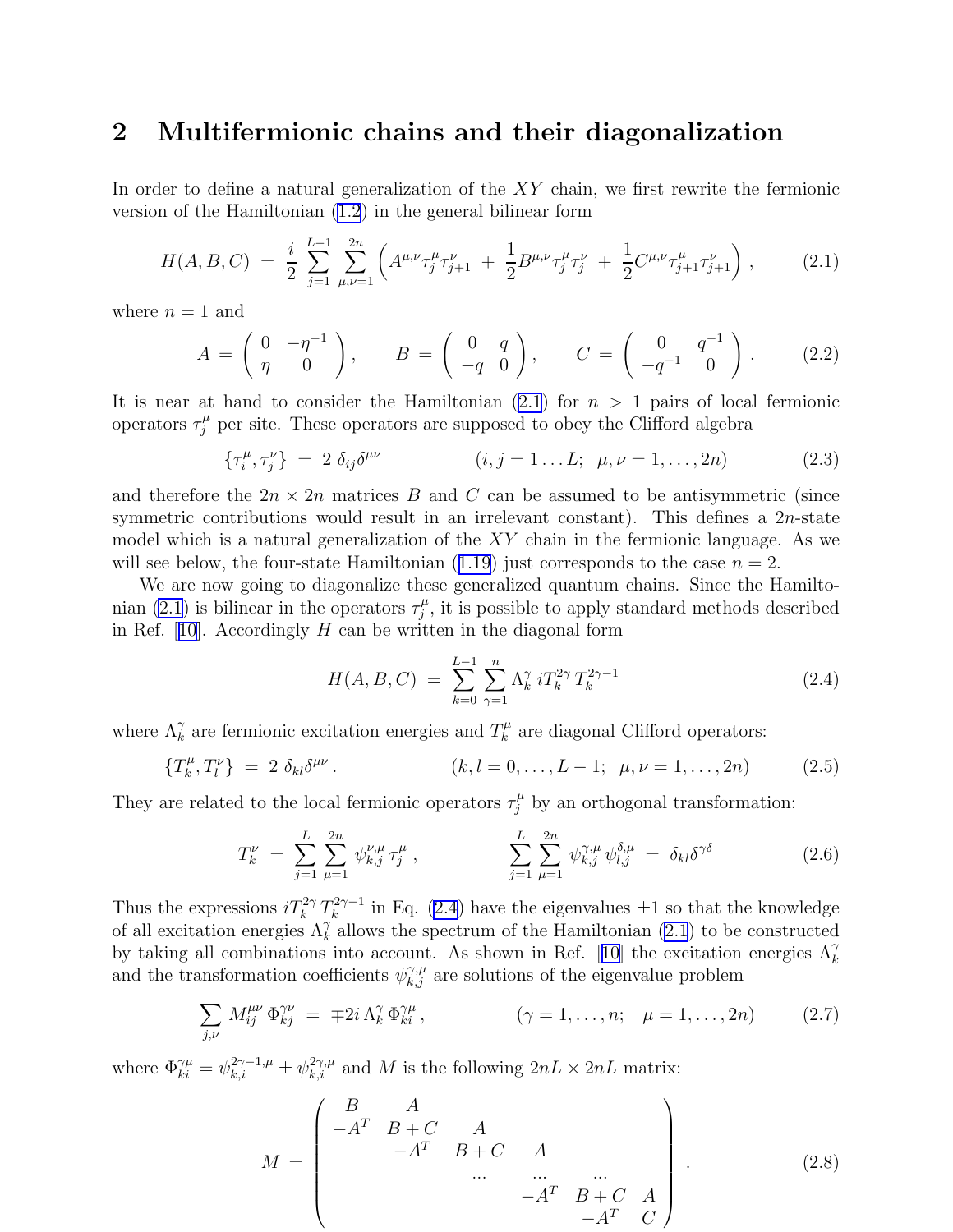<span id="page-6-0"></span>Since M is antisymmetric we expect its eigenvalues to occur in pairs with different signs. We thus are free to choose the sign of  $\Lambda_k^{\gamma}$ . However, the spectrum does not depend on this choice.

Let us summarize our results at this stage. We have constructed a class of Hamiltonians of the form  $(2.1)$  defined on n pairs of fermionic operators per site. These chains depend up to normalization on  $2n^2 - n$  parameters which are arranged in  $2n \times 2n$  matrices A, B and C. Their spectra can be determined by solving the reduced eigenvalue problem([2.7\)](#page-5-0). In the following section we are going to derive an additional condition on the matrices A, B and C in order to implement the quantum group symmetry and to eliminate unessential parameters.

## 3 A condition for the existence of zero modes

In case of the XY chain the quantum group symmetry appears as a fermionic zero mode  $\Lambda_0 = 0$  for *arbitrary* parameters  $\eta$  and q. Our aim is to implement a similar structure in the case of generalized chains([2.1\)](#page-5-0). We therefore search for a general condition which implies the existence of fermionic zero modes. According to Eq. [\(2.7](#page-5-0)) such zero modes are solutions of the system of equations

$$
\sum_{j=1}^{L} \sum_{\nu=1}^{2n} M_{ij}^{\mu\nu} \psi_{0,j}^{\gamma,\nu} = 0.
$$
  $(i = 1, ..., L; \mu = 1, ..., 2n; \gamma = 1, ..., n)$  (3.1)

As a necessary condition the determinant of M therefore has to vanish. Since it is quite difficult to solve this problem in general we are only interested in a special set of solutions. As shown in Appendix A the systems of equations (3.1) simplifies essentially if the matrices A, B, and C satisfy the condition

$$
A^T + CA^{-1}B = 0.
$$
 (3.2)

This zero mode condition is assumed to be valid throughout the rest of this paper. It implies that the components of the zero mode eigenvectors  $\vec{\psi}_{0,j}^{\mu} = (\psi_{0,j}^{\mu,1}, \dots, \psi_{0,j}^{\mu,2n})$  obey a simple power-law:

$$
\vec{\psi}_{0,j}^{\nu} = (-A^{-1}B)^{j-1} \vec{\psi}_{0,1}^{\nu} . \tag{3.3}
$$

It is easy to check that in the  $XY$  chain case the matrices  $(2.2)$  satisfy the zero mode condition  $(3.2)$ . We now consider the generalized case  $n > 1$ . In order to simplify the eigenvectors  $(3.3)$ and remove unessential parameters one can use the invariance of the Clifford algebra [\(1.8](#page-2-0)) under orthogonal transformations  $O(2n)$ :

$$
\tau_i^{\mu} \to \tau_i^{\mu'} = \sum_{\nu=1}^{2n} O^{\mu\nu} \tau_i^{\nu} \,. \tag{3.4}
$$

Therefore a change of basis

$$
A \rightarrow A' = O A O^{T}
$$
  
\n
$$
B \rightarrow B' = O B O^{T}
$$
  
\n
$$
C \rightarrow C' = O C O^{T}
$$
  
\n(3.5)

corresponds to a similarity transformation of the Hamiltonian [\(2.1](#page-5-0)):

$$
H(A', B', C') = U H(A, B, C) U^{-1}.
$$
\n(3.6)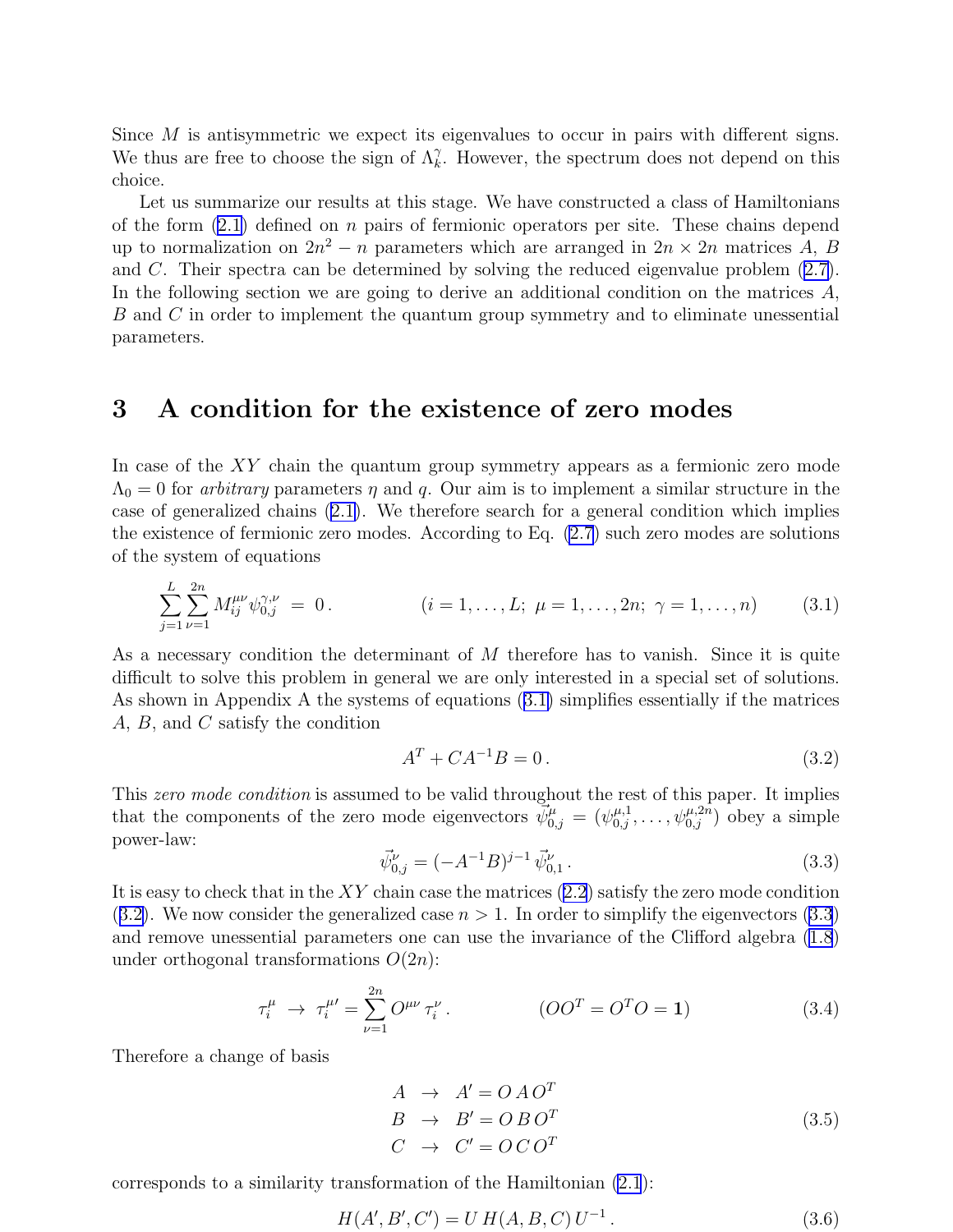<span id="page-7-0"></span>This allows us to choose a basis where the matrix  $-A^{-1}B$  in Eq. [\(3.3](#page-6-0)) is already diagonal:

$$
(-A^{-1}B)^{\mu\nu} = \alpha_{\mu}\delta^{\mu\nu}.
$$
 (3.7)

According to Eq. [\(2.6](#page-5-0)) the zero mode operators then read

$$
T_0^{\mu} = (\alpha_{\mu})^{-\frac{L+1}{2}} \sum_{j=1}^{L} (\alpha_{\mu})^j \tau_j^{\mu} \qquad (\mu = 1, ..., 2n)
$$
 (3.8)

Becauseof  $\Lambda_0^{\gamma} = 0$  (c.f. Eq. ([2.4\)](#page-5-0)) these operators commute with  $H(A, B, C)$  and therefore all levels of the spectrum are at least  $2<sup>n</sup>$ -fold degenerated. As will be seen in the next section, they appear as the generators of the corresponding quantum algebra.

Another very useful advantage of the zero mode condition([3.2\)](#page-6-0) is a further simplification of the eigenvalue problem  $(2.7)$ . It turns out that the eigenvalues of M (beside the zero modes  $\Lambda_0^{\mu} = 0$ ) are the solutions of the polynomial

$$
\det \left( -A^T e^{-i\pi k/L} + (B + C - 2i\Lambda_k^{\gamma}) + A e^{i\pi k/L} \right) = 0, \qquad (3.9)
$$

where k runs from 1 to  $L-1$ . This polynomial contains only even powers of  $\Lambda_k^{\gamma}$  (due to the freedom of choosing its sign) and constitutes the dispersion relation of the chain.

Notice that the zero modes are always related to exponential wave functions and cannot be derived from Eq. (3.9). Here it is useful to give some comment. It is a well-known property of integrable quantum chains with open boundary conditions that beside the excitations with trigonometric wave functions there is always a set of exceptional excitations with exponential behaviour. In the thermodynamic limit  $L \to \infty$  these wave functions are located at the ends of the chain and have a vanishing energy. In our models a special choice of the boundary conditions causes these excitation energies to vanish exactly for finite L giving the exponential wave functions the physical meaning of zero modes.

Hamiltonians of the form [\(2.1](#page-5-0)) obeying the zero mode condition([3.2\)](#page-6-0) in the basis (3.7) can be constructed as follows. Let us choose an arbitrary diagonal  $2n \times 2n$  matrix Γ and an arbitrary antisymmetric  $2n \times 2n$  matrix  $\Omega$ . Then the matrices

$$
A = -\Gamma \Omega \Gamma^{-1}, \qquad B = \Gamma \Omega \Gamma, \qquad C = \Gamma^{-1} \Omega \Gamma^{-1}
$$
\n(3.10)

satisfy the zero mode condition [\(3.2](#page-6-0)) and  $-A^{-1}B = \Gamma^2$  is already diagonal. The corresponding Hamiltonian  $H(\Omega, \Gamma)$  therefore depends up to normalization on  $2n^2 + n$  parameters.

Let us illustrate this construction for the case  $n = 2$ . Choosing

$$
\Omega = \begin{pmatrix}\n0 & \omega_{12} & \omega_{13} & \omega_{14} \\
-\omega_{12} & 0 & \omega_{23} & \omega_{24} \\
-\omega_{13} & -\omega_{23} & 0 & \omega_{34} \\
-\omega_{14} & -\omega_{24} & -\omega_{34} & 0\n\end{pmatrix}, \qquad \Gamma = \begin{pmatrix}\n\gamma_1 \\
\gamma_2 \\
\gamma_3 \\
\gamma_4\n\end{pmatrix}
$$
\n(3.11)

and inserting the matrices (3.10) into Eq.([2.1\)](#page-5-0) we obtain a ten-parameter Hamiltonian with two fermionic zero modes. Their deformation parameters  $\alpha_{\mu}$  in Eq. (3.8) are simply given by  $\alpha_{\mu} = \gamma_{\mu}^2$ . Then performing a generalized Jordan-Wigner transformation

$$
\tau_j^1 = \left( \prod_{i=1}^{j-1} \sigma_i^z \rho_i^z \right) \sigma_j^x \qquad \tau_j^2 = \left( \prod_{i=1}^{j-1} \sigma_i^z \rho_i^z \right) \sigma_j^y \qquad (3.12)
$$
\n
$$
\tau_j^3 = \left( \prod_{i=1}^{j-1} \sigma_i^z \rho_i^z \right) \sigma_j^z \rho_j^x \qquad \tau_j^4 = \left( \prod_{i=1}^{j-1} \sigma_i^z \rho_i^z \right) \sigma_j^z \rho_j^y
$$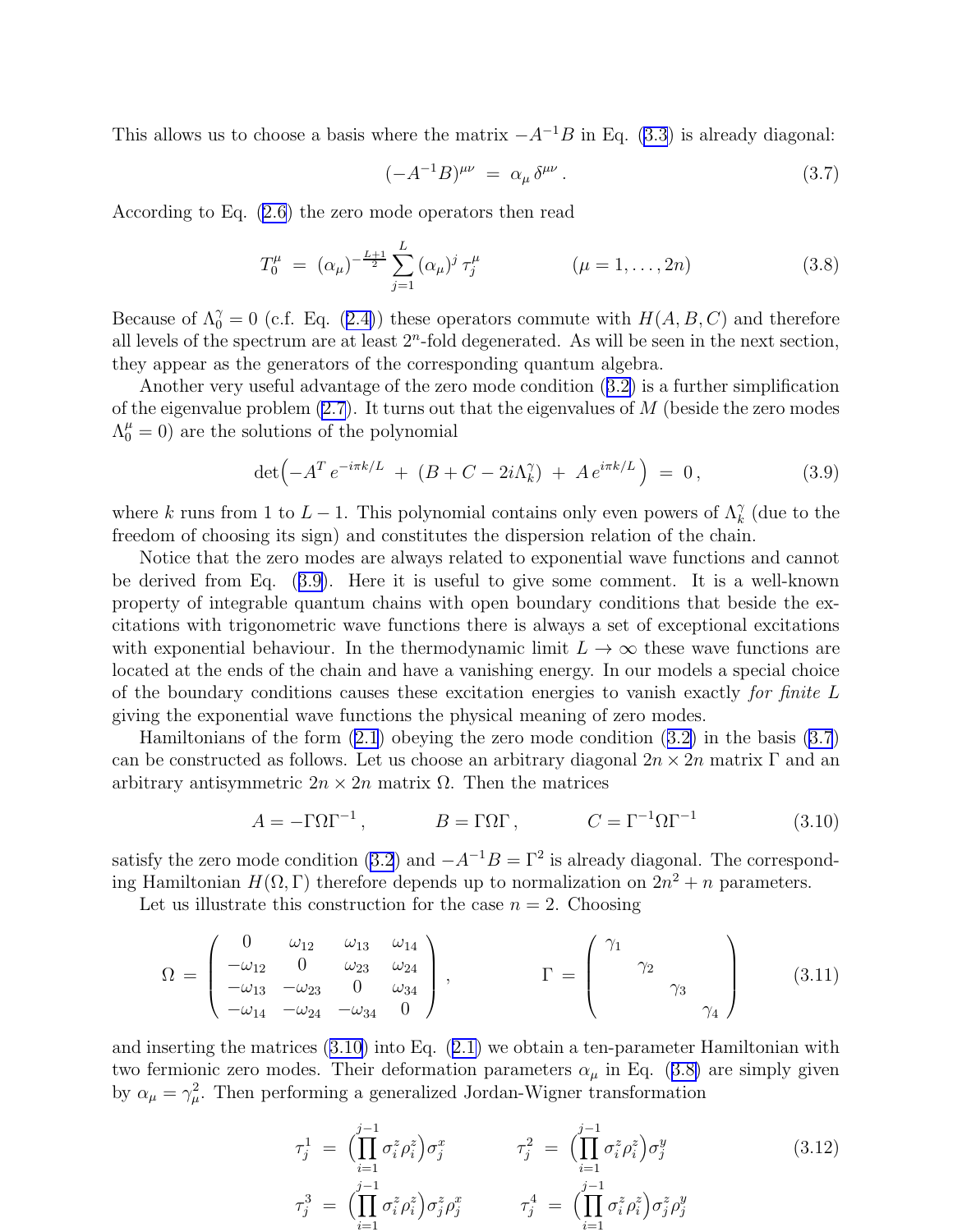<span id="page-8-0"></span>one obtains directly the ten-parameter Hamiltonian([2.1](#page-5-0)). It is now clear that the somewhat artificial appearance of this Hamiltonian is nothing but a simple consequence of Jordan-Wigner factors while in the fermionic formulation the generalization is a quite natural one.

We now apply Eq. [\(3.9](#page-7-0)) in order to compute the spectrum of the Hamiltonian [\(2.1](#page-5-0)). One obtains the fermionic excitation energies

$$
\Lambda_k^1 = \sqrt{p_k + \sqrt{p_k^2 - q_k}}, \qquad (k = 1, ..., L - 1)
$$
\n(3.13)

$$
\Lambda_k^2 = \sqrt{p_k - \sqrt{p_k^2 - q_k}},\tag{3.14}
$$

where

$$
p_k = \frac{1}{2} \sum_{1 \le \mu < \nu \le 4} (\cos \frac{\pi k}{L} - \frac{\alpha_\mu + \alpha_\mu^{-1}}{2}) \left( \cos \frac{\pi k}{L} - \frac{\alpha_\nu + \alpha_\nu^{-1}}{2} \right) \omega_{\mu\nu}^2 \tag{3.15}
$$

$$
q_k = (\omega_{12}\omega_{34} - \omega_{13}\omega_{24} + \omega_{14}\omega_{23})^2 \prod_{\mu=1}^4 (\cos\frac{\pi k}{L} - \frac{\alpha_\mu + \alpha_\mu^{-1}}{2}). \tag{3.16}
$$

The levels of the spectrum can be computed by taking all fermionic combinations into account (see Eq. [\(2.4](#page-5-0))). Because of the zero modes  $\Lambda_0^1 = \Lambda_0^2 = 0$  each level is at least fourfold degenerated. Obviously the spectrum is massless if at least one of the deformation parameters is on the unit circle. Moreover we observe that the spectrum is invariant under discrete transformations  $\alpha_{\mu} \rightarrow \alpha_{\mu}^{-1}$ . This symmetry is related to a generalized duality property which will be discussed in Appendix B.

## 4 The Clifford quantum algebra

Ifthe Hamiltonian  $(2.1)$  $(2.1)$  satisfies the zero mode condition  $(3.2)$ , it is invariant under a  $2n$ parameter deformation of the Clifford algebra. This quantum algebra is defined by the commutation relations

$$
\{T^{\mu},T^{\nu}\} = 2 \delta^{\mu\nu} [E]_{\alpha_{\mu}}, \qquad [E,T^{\mu}] = 0 \qquad (\mu,\nu = 1,\ldots,2n) \qquad (4.1)
$$

and the coproducts

$$
\Delta(T^{\mu}) = \alpha_{\mu}^{E/2} \otimes T^{\mu} + T^{\mu} \otimes \alpha_{\mu}^{-E/2} \qquad (\mu = 1, \dots, 2n) \qquad (4.2)
$$

$$
\Delta(E) = E \otimes \mathbf{1} + \mathbf{1} \otimes E \qquad (\mu, \nu = 1, \dots, 2n) \tag{4.3}
$$

with the co-unit

$$
\epsilon(T^{\mu}) = \epsilon(E) = 0 \tag{4.4}
$$

and the antipode

$$
S(T^{\mu}) = T^{\mu}, \qquad S(E) = -E. \qquad (4.5)
$$

It has been given in a similar form in Ref.  $[11]$ , where  $2n$  distinct central elements and one deformation parameter have been used (instead of 2n deformation parameters and one central element  $E$  in our case which leads to a different representation theory). Notice that by construction of our model the dimension of the algebra (4.1) is always even (the odd case however is also possible but not of interest in this paper). If all deformation parameters  $\alpha_1, \ldots, \alpha_{2n}$  are equal to one, the algebra reduces to the (classical) Clifford algebra

$$
\{T^{\mu},T^{\nu}\} = 2\,\delta^{\mu\nu} \,. \tag{4.6}
$$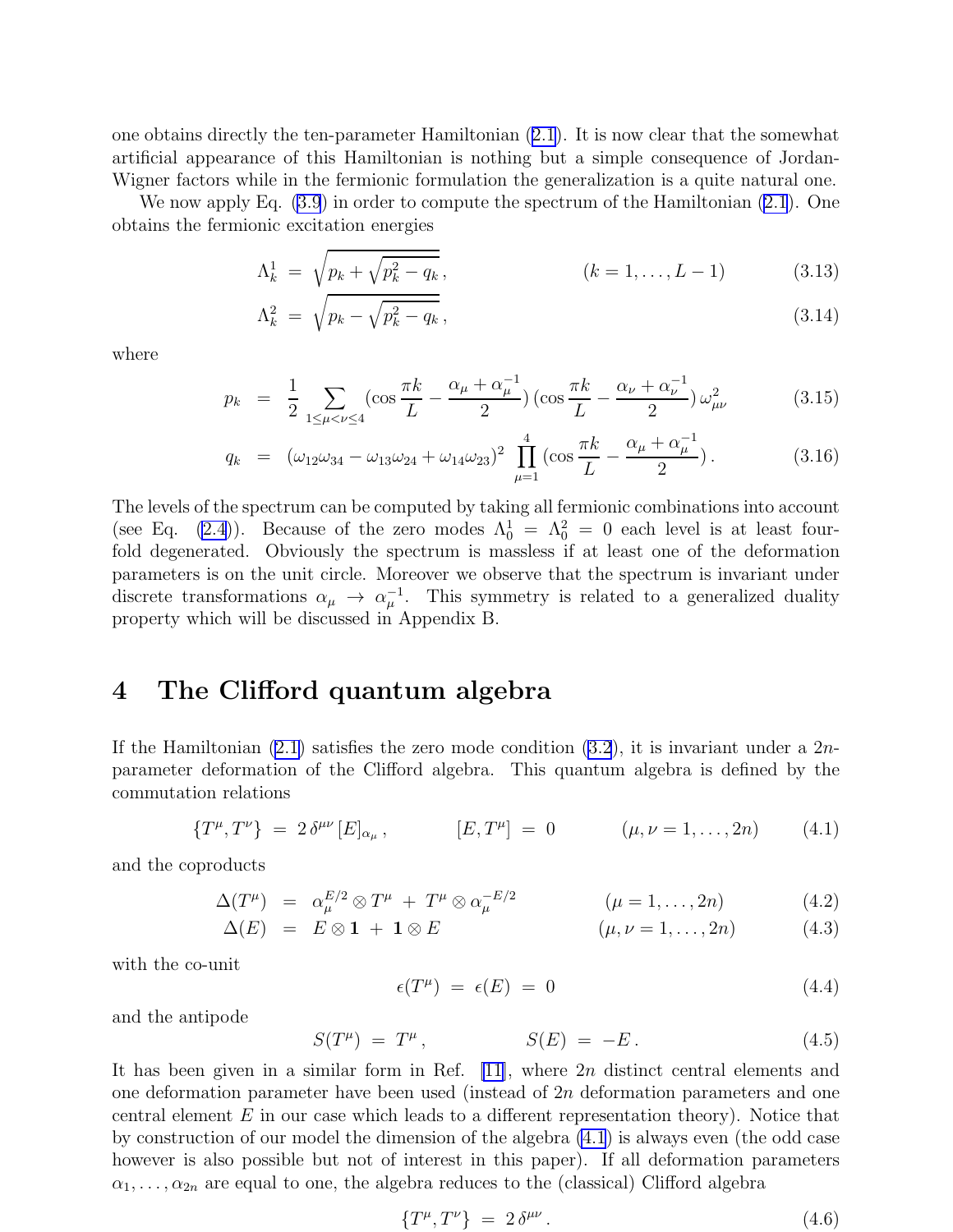<span id="page-9-0"></span>Beside the trivial one-dimensional representation  $T^{\mu} = E = 0$  the algebra [\(4.1](#page-8-0)) possesses only 2n-dimensional irreducible representations of the form

$$
T^{\mu} = \sqrt{[e]_{\alpha_{\mu}}} t^{\mu}, \qquad E = e \mathbf{1}, \qquad (4.7)
$$

where  $e$  is a number and the  $t^{\mu}$  denote a canonical representation of the 2n-dimensional classical Clifford algebra  $\{t^{\mu}, t^{\nu}\} = 2\delta^{\mu\nu}$ . For  $n = 2$  a possible choice is

$$
t^{+1} = \sigma^x \otimes 1 \qquad t^{-1} = \sigma^y \otimes 1 \qquad t^{+2} = \sigma^z \otimes \sigma^x \qquad t^{-2} = \sigma^z \otimes \sigma^y \,.
$$
 (4.8)

In particular the fermionic representation corresponds to taking  $e = 1$ . The coproduct  $(4.2)$ then explicitely reads

$$
\Delta(t^{\mu}) = \alpha_{\mu}^{1/2} t^{2n+1} \otimes t^{\mu} + \alpha_{\mu}^{-1/2} t^{\mu} \otimes \mathbf{1}, \qquad (4.9)
$$

where  $t^{2n+1} = \sigma^z \otimes \sigma^z$  plays the role of a grading operator. By a multiple application of this coproduct we obtain the L-site representation

$$
T^{\mu} = \sum_{j=1}^{L} (\alpha_{\mu})^{j - \frac{L+1}{2}} \tau_j^{\mu}, \qquad E = L. \qquad (\mu = 1, ..., 2n) \qquad (4.10)
$$

These generators are nothing but the zero mode operators defined in Eq.([3.8\)](#page-7-0). They commute with the Hamiltonian([2.1\)](#page-5-0) and therefore the chain is invariant under the deformed Clifford algebra [\(4.1](#page-8-0)).

If one of the deformation parameters  $\alpha_1, \ldots, \alpha_{2n}$  is a root of unity (i.e. the parameters are non-generic) the r.h.s. of Eq.([4.1\)](#page-8-0) may vanish. In this case the two-dimensional irreducible representations (4.7) break down and only the trivial one survives. In the spectrum non-generic cases appear as level crossings. Here the Hamiltonian possesses zero-norm eigenvectors and one has to consider an appropriate subspace and a redefined scalar product. We do not want to discuss this case in detail here and therefore we will assume the deformation parameters to be generic.

If some of the deformation parameters  $\alpha_1, \ldots, \alpha_{2n}$  coincide, it is possible to perform orthogonal transformations  $(3.4)$  in the corresponding subspace *without* altering the commu-tationrelations ([4.1\)](#page-8-0) This allows further parameters in the matrix  $\Omega$  (see Eq. [\(3.11](#page-7-0))) to be eliminated. Let us first consider the case where all deformation parameters coincide. Then by means of  $O(2n)$  rotations we can always transform the matrix  $\Omega$  to the block-diagonal form

$$
\begin{pmatrix}\n0 & \omega_{1,2} & & & \\
-\omega_{1,2} & 0 & & & \\
& \cdots & & & \\
& & \cdots & & \\
& & & 0 & \omega_{2n-1,2n} \\
& & & & -\omega_{2n-1,2n} & 0\n\end{pmatrix}.
$$
\n(4.11)

Hence for equal deformation parameters the generalized Hamiltonian([2.1\)](#page-5-0) (together with the zero mode condition  $(3.2)$  always decomposes into a sum of n isotropic XY chains of theform  $(1.2)$  $(1.2)$ . However, the normalizations and deformation parameters q of each copy may be different.

If only  $m < 2n$  deformation parameters coincide (while the others are pairwise distinct), similar considerations show that one can remove  $\frac{1}{2}(m^2 - m)$  parameters in the matrix  $\Omega$  by means of  $O(m)$  transformations.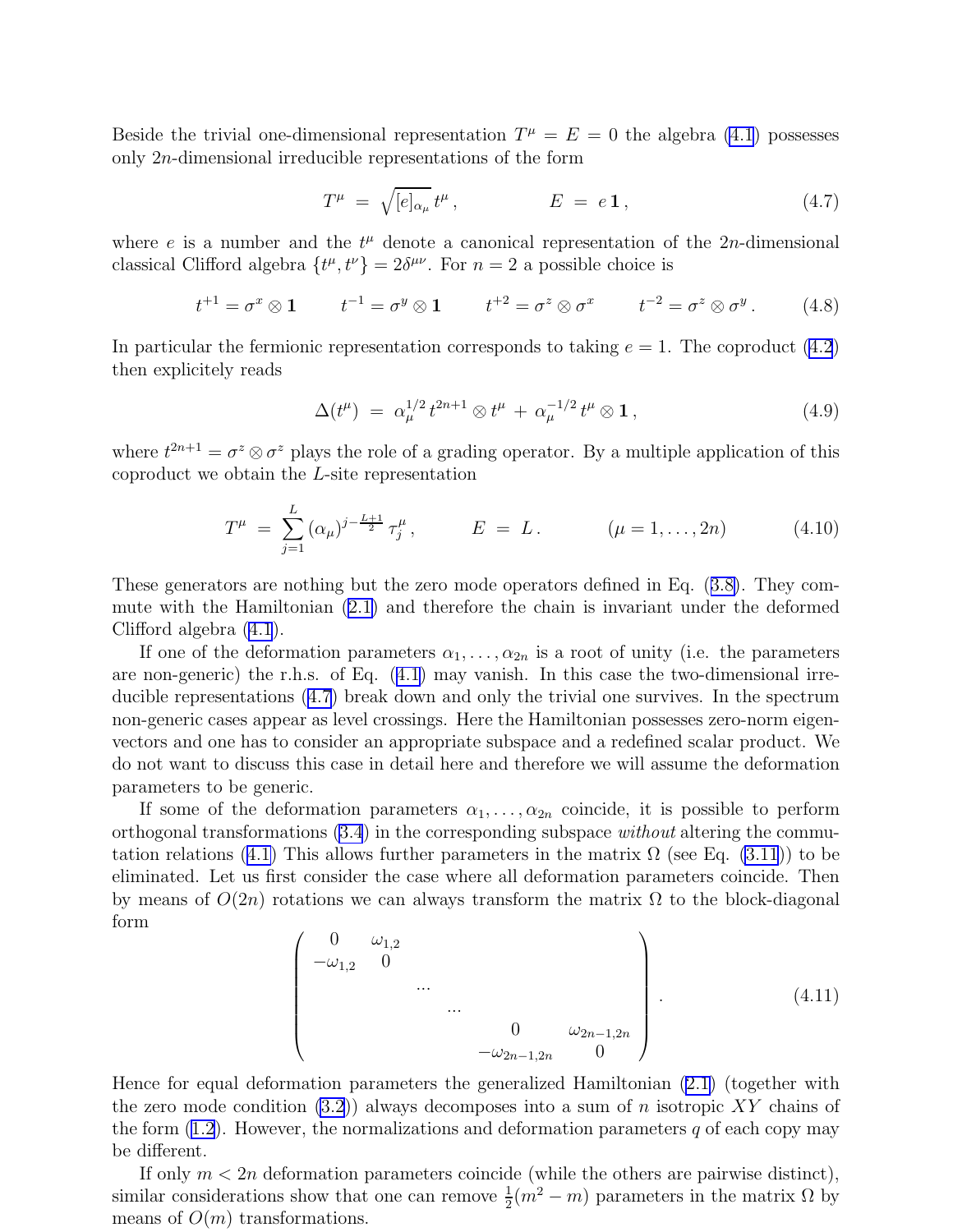## <span id="page-10-0"></span>5 A special physical example

In this section we want to illustrate our results in the example of the chain [\(1.19\)](#page-3-0). We only consider a special choice of the coupling constants  $\omega_{ij}$  to be defined below. This choice is motivated by physical reasons as follows. Thinking of two coupled  $XY$  chains and neglecting the influence of the deformation parameters we suppose the internal interactions of each chain to have the same strength ( $\omega_{12} = \omega_{34} = 1$ ). On the other hand there are couplings between both chains which can be controlled by a single parameter  $\xi$ . Since within each XY chain only  $X-X$  and  $Y-Y$  interactions are present, we assume for physical reasons the same to be true for the interactions between both chains, i.e. we exclude  $X-Y$  interactions by setting  $\omega_{13} = \omega_{24} = 0$  $\omega_{13} = \omega_{24} = 0$  $\omega_{13} = \omega_{24} = 0$ . Therefore taking care of the signs in Eq. ([1.19](#page-3-0)) a physically reasonable choice of the coupling constant is

$$
\omega_{12} = \omega_{34} = 1, \qquad \omega_{14} = -\omega_{23} = \xi, \qquad \omega_{13} = \omega_{24} = 0. \qquad (5.12)
$$

The Hamiltonian([1.19\)](#page-3-0) then reads

$$
H(\gamma_1, \gamma_2, \gamma_3, \gamma_4, \xi) =
$$
\n
$$
-\frac{1}{2} \sum_{j=1}^{L-1} \left[ \gamma_1^{-1} \gamma_2 \sigma_j^x \varrho_j^z \sigma_{j+1}^x + \gamma_1 \gamma_2^{-1} \sigma_j^y \varrho_j^z \sigma_{j+1}^y + \gamma_1 \gamma_2 \sigma_j^z + \gamma_1^{-1} \gamma_2^{-1} \sigma_{j+1}^z \right.
$$
\n
$$
+ \gamma_3^{-1} \gamma_4 \varrho_j^x \sigma_{j+1}^z \varrho_{j+1}^x + \gamma_3 \gamma_4^{-1} \varrho_j^y \sigma_{j+1}^z \varrho_{j+1}^y + \gamma_3 \gamma_4 \varrho_j^z + \gamma_3^{-1} \gamma_4^{-1} \varrho_{j+1}^z
$$
\n
$$
+ \xi \left( \gamma_1^{-1} \gamma_4 \varrho_j^x \sigma_{j+1}^x + \gamma_1 \gamma_4^{-1} \sigma_j^y \varrho_j^z \sigma_{j+1}^z \varrho_{j+1}^y - \gamma_1 \gamma_4 \sigma_j^y \varrho_j^y - \gamma_1^{-1} \gamma_4^{-1} \sigma_{j+1}^y \varrho_{j+1}^y \right)
$$
\n
$$
+ \xi \left( \gamma_2^{-1} \gamma_3 \varrho_j^y \sigma_{j+1}^y + \gamma_2 \gamma_3^{-1} \sigma_j^x \varrho_j^z \sigma_{j+1}^z \varrho_{j+1}^x - \gamma_2 \gamma_3 \sigma_j^x \varrho_j^x - \gamma_2^{-1} \gamma_3^{-1} \sigma_{j+1}^x \varrho_{j+1}^x \right).
$$
\n(5.13)

Let us first consider the case where all deformations  $\gamma_1 = \gamma_2 = \gamma_3 = \gamma_4 = \gamma$  are equal. As shown in Fig. 1, the spectrum of H depends linearly on  $\xi$  in this case. For  $\xi = 0$  the spectrum is just the sum of two identical isotropic  $XY$  chains

$$
H(\gamma, \gamma, \gamma, \gamma, 0) \doteq H^{XY}(1, \gamma^2) \otimes \mathbf{1} + \mathbf{1} \otimes H^{XY}(1, \gamma^2), \tag{5.14}
$$

where  $H^{XY}(\eta, q)$  is given in Eq. [\(1.2](#page-1-0)) and '=' denotes equality up to similarity transformation. Looking at Fig. 1 it is obvious that for arbitrary  $\xi$  only the normalizations of the two XY chains vary linearly:

$$
H(\gamma, \gamma, \gamma, \gamma, \xi) \doteq (1 + \xi) H^{XY}(1, \gamma^2) \otimes 1 + (1 - \xi) \mathbf{1} \otimes H^{XY}(1, \gamma^2)
$$
(5.15)

Thus for equal deformation parameters the generalized chain (5.13) always decouples into a sum of two isotropic  $XY$  chains in agreement with the observation in Eq.  $(4.11)$ . In particular for  $\xi = 1$  only one of them survives so that each level of the spectrum is at least  $2^{L+1}$ -fold degenerated. Here the Hamiltonian (5.13) is invariant under local rotations generated by the anticommuting operators

$$
S_j^1 = \tau_j^1 - \tau_j^3, \qquad S_j^2 = \tau_j^2 - \tau_j^4. \qquad (j = 1, ..., L) \qquad (5.16)
$$

We will come back to this case below.

For arbitrary deformation parameters the spectrum cannot be decomposed into a sum of XY chain spectra (see Fig. 2). The only exceptions are  $\xi = 0$  and  $\xi = 1$ . In the first case we have

$$
H(\gamma_1, \gamma_2, \gamma_3, \gamma_4, 0) \doteq H^{XY}(\gamma_1^{-1}\gamma_2, \gamma_1\gamma_2) \otimes \mathbf{1} + \mathbf{1} \otimes H^{XY}(\gamma_3^{-1}\gamma_4, \gamma_3\gamma_4)
$$
(5.17)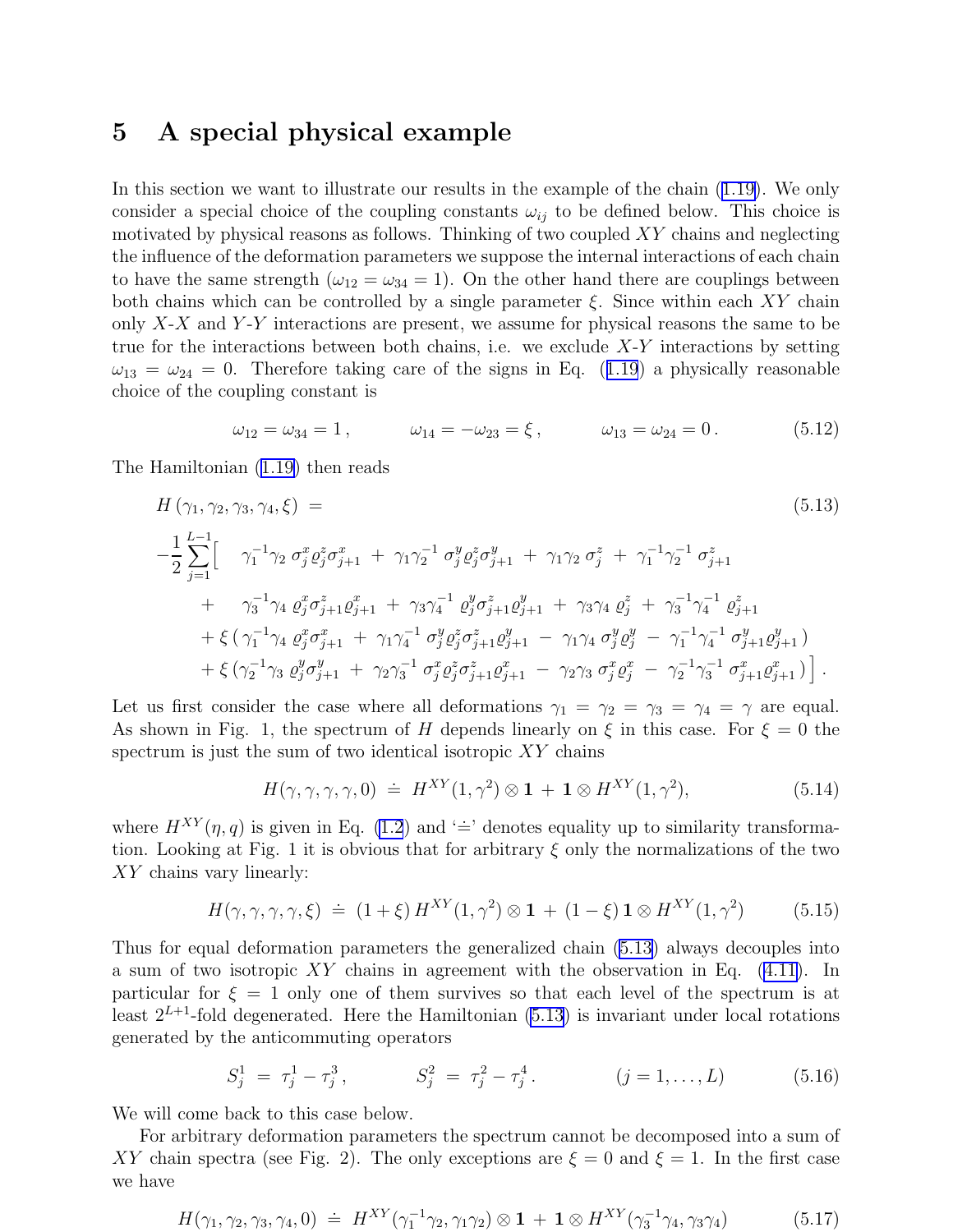<span id="page-11-0"></span>inagreement with Eq. ([1.22\)](#page-4-0). For  $\xi = 1$  we claim that the spectrum of H coincides up to degenerations with the spectrum of a single anisotropic XY chain:

$$
H(\gamma_1, \gamma_2, \gamma_3, \gamma_4, 1) \doteq 2 H^{XY}(\eta, q) \otimes \mathbf{1}. \tag{5.18}
$$

Here the parameters  $\eta$  and q are solutions of the following trigonometric equations

$$
\nu = \left(\frac{\eta + \eta^{-1}}{2}\right)^2 + \left(\frac{q + q^{-1}}{2}\right)^2 - 1 = \frac{1}{4}(\Delta_1 + \Delta_3)(\Delta_2 + \Delta_4), \tag{5.19}
$$

$$
\mu = 4\left(\frac{\eta - \eta^{-1}}{2}\right)^2 \left(\frac{q - q^{-1}}{2}\right)^2 = \frac{1}{4}(\Delta_1 + \Delta_3 - \Delta_2 - \Delta_4)^2, \tag{5.20}
$$

where

$$
\Delta_i = \frac{\alpha_i + \alpha_i^{-1}}{2} = \frac{\gamma_i^2 + \gamma_i^{-2}}{2}.
$$
\n(5.21)

In order to prove Eq. (5.18) we checked that the Hamiltonian

$$
H(\gamma_1, \gamma_2, \gamma_3, \gamma_4, 1) = 2 \sum_{j=1}^{L-1} h_j
$$
 (5.22)

satisfiesindeed the algebraic relations of the anisotropic  $XY$  chain [[6\]](#page-16-0):

$$
\left[h_j h_{j\pm 1} h_j - h_{j\pm 1} h_j h_{j\pm 1} + (\nu - 1)(h_j - h_{j\pm 1})\right] (h_j - h_{j\pm 1}) = \mu \tag{5.23}
$$

$$
h_j^2 = \nu \,, \tag{5.24}
$$

Hence for arbitrary deformation parameters a special tuning of the coupling constants (due to the choice  $\xi = 1$ ) provides a strong symmetry. The spectrum is equivalent to that of a single anisotropic XY chain and each level is at least  $2^{L+1}$ -fold degenerated. The corresponding symmetry operators read

$$
L_j^1 = \sum_{k=1}^j (\alpha_1^{k-j-1/2} \tau_j^1 - \alpha_3^{k-j-1/2} \tau_j^3)
$$
  $(j = 1, ..., L - 1)$  (5.25)  
\n
$$
L_j^2 = \sum_{k=1}^j (\alpha_2^{k-j-1/2} \tau_j^2 - \alpha_4^{k-j-1/2} \tau_j^4)
$$
  
\n
$$
[L_i^{\mu}, H] = 0.
$$

These generators may be understood as  $L-1$  additional zero modes. Together with the four zero mode generators  $T_0^{\mu}$  $C_0^{\mu}$  they cause  $2^{L+1}$ -fold degenerations.

The special property of the zero modes (5.25) is that they act only in a part of the chain extending from the left boundary to a certain position  $j$ . Similarly there are zero mode operators acting from position  $j + 1$  to the right boundary:

$$
R_j^1 = \sum_{k=j+1}^L (\alpha_1^{k-j-1/2} \tau_j^1 - \alpha_3^{k-j-1/2} \tau_j^3)
$$
  $(j = 1, ..., L - 1)$  (5.26)  
\n
$$
R_j^2 = \sum_{k=j+1}^L (\alpha_2^{k-j-1/2} \tau_j^2 - \alpha_4^{k-j-1/2} \tau_j^4)
$$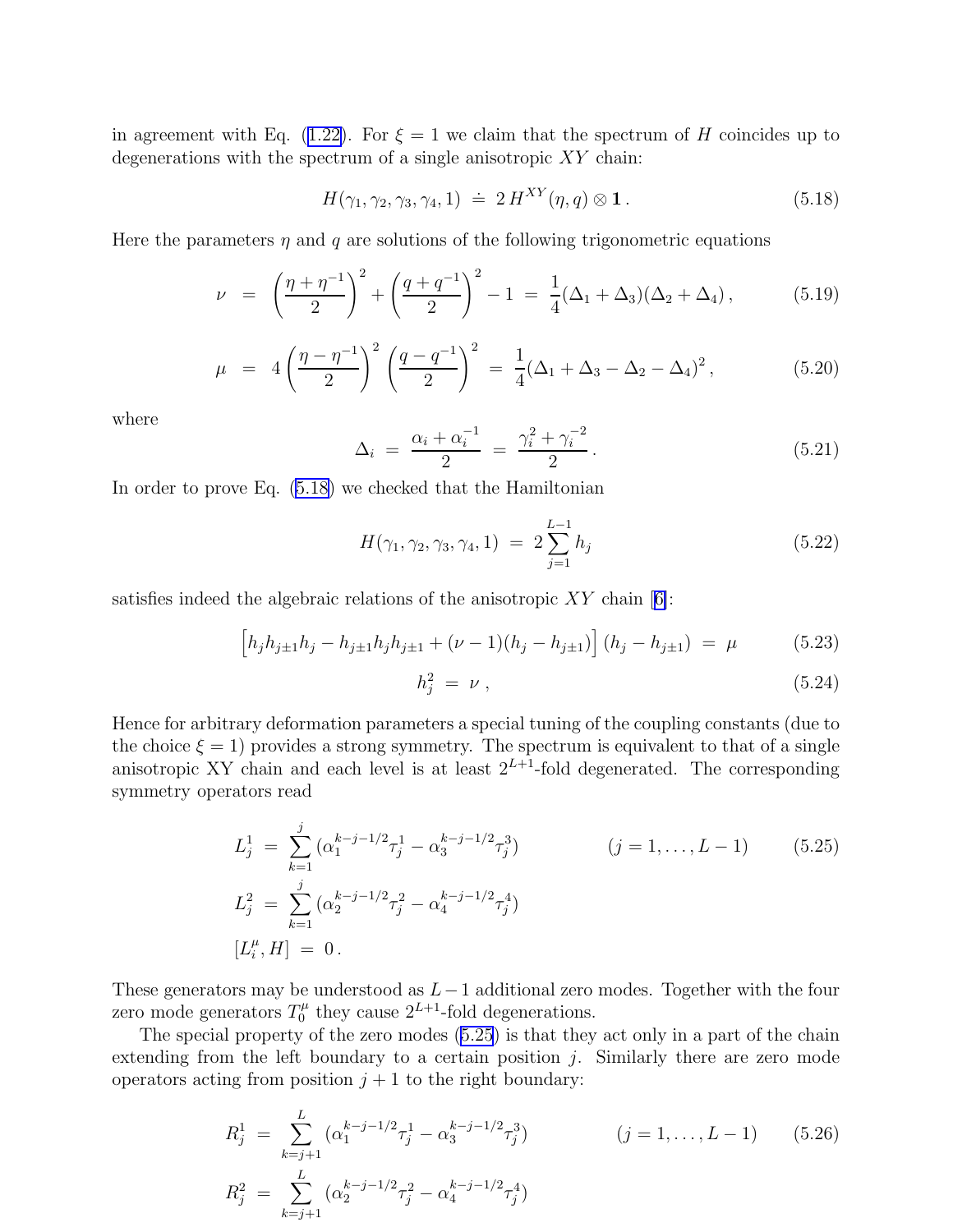Because of

$$
L_j^{\mu} + R_j^{\mu} = \alpha_{\mu}^{L/2-j} T_0^{\mu} - \alpha_{\mu+2}^{L/2-j} T_0^{\mu+2} \qquad (\mu = 1, 2)
$$
 (5.27)

only one set of operators (e.g.  $\{L_j^{\mu}\}\$ ) is independent. It is easy to check that for all deformation parameters being equal one retrieves the local symmetry operators([5.16\)](#page-10-0) by taking appropriate linear combinations.

As already mentioned in Sect. 3, the existence of exponential modes is a well-known property of integrable chains with non-periodic boundary conditions. Normally there are only four exponential modes in our model, namely the zero modes([3.8](#page-7-0)). These modes alwaysact globally. In contrast for  $\xi = 1$  the additional zero modes ([5.25\)](#page-11-0) and ([5.26\)](#page-11-0) act only to the left and to the right of a certain position, respectively. To our knowledge this phenomenon has not been observed before. It has its origin in a singularity of the interaction  $(\det(\Omega) = 0)$  for  $\xi = 1$ . Roughly speaking certain modifications of the states at site j do not affect the situation at site  $j + 1$ . Therefore if one combines exponential modes in a appropriate way they 'trickle away' at a certain position.

# 6 Conclusions

The present work is based on previous investigations of the anisotropic  $XY$  chain in a magnetic field with a special kind of boundary conditions. These boundary conditions imply the existence of a fermionic zero mode which is related to a quantum group symmetry.

In this article we found a class of integrable quantum chains which can be understood as generalizations of the  $XY$  chain. These  $2n$ -state models are defined on n fermionic degrees of freedom per site and can be diagonalized in terms of free fermions as well. In analogy to the XY chain case we found a general condition for the existence of fermionic zero modes. This condition implies in turn that the Hamiltonian is invariant under a  $2n$ -parameter deformation of the  $2n$ -dimensional Clifford algebra and causes  $2<sup>n</sup>$ -fold degenerations of each energy level. Discussing the structure of this algebra we observed that if some of the deformation parameters coincide, the symmetry of the chain is increased by means of orthogonal algebra automorphisms leading to higher degenerations of the spectrum.

The structure of the quantum group allows complicated internal couplings to be implemented. These couplings are nontrivial in the sense that the spectrum of such a chain cannot be decomposed into a sum of XY chain spectra. As an example we discussed a four-state model and computed the corresponding spectrum. In this case one can think of two XY chains with nearest-neighbour couplings between them. The corresponding Hamiltonian depends on ten parameters, four of them being deformation parameters of the Clifford algebra. We restricted our attention to a special choice of the other six parameters which is supposedly the most physical one (we allow only  $XX$  and  $YY$  couplings between the chains) and illustrated our results. For a special tuning of the coupling constants the interaction matrix becomes singular and the spectrum coincides with that of a single XY chain. However, the degenerations are much larger due to the existence of  $L - 1$  additional zero modes. In contrast to usual exponential modes zero modes of this kind act only in a particular part of the chain extending from the left boundary to a certain position.

#### Acknowledgements

I would like to thank V. Rittenberg and I. Peschel for many valuable discussions and A.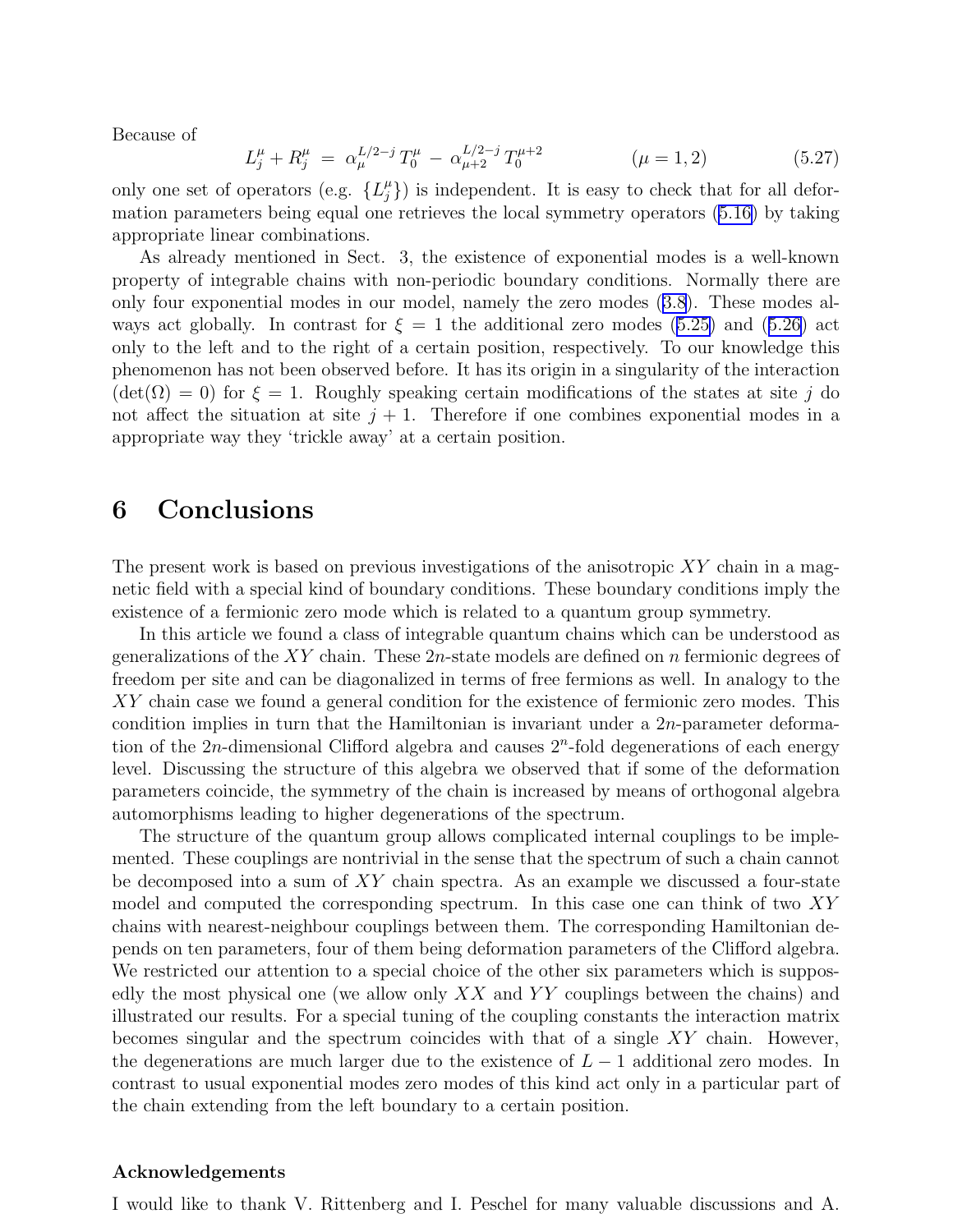<span id="page-13-0"></span>Krämer for reading the manuscript.

# Appendix A The structure of fermionic zero modes

The quantum group symmetry of the  $XY$  chain Hamiltonian  $(1.2)$  and its generalization ([1.19](#page-3-0)) relies on the existence of fermionic zero modes for arbitrary parameters. In this appendix we show that zero modes of this kind possess a very simple and general structure. For this we derive the zero mode condition [\(3.2](#page-6-0)) on the level of the diagonalization of the matrix  $M$  in Eq. [\(2.7](#page-5-0)).

Sincethe matrix  $M$  in Eq.  $(2.8)$  $(2.8)$  possesses a tridiagonal block structure it is near at hand to solve the system of equations  $M\vec{\psi} = 0$  'line by line'. Introducing the vector notation  $\vec{\psi}_{0,j}^{\mu} = (\psi_{0,j}^{\mu,1}, \ldots, \psi_{0,j}^{\mu,2n})$  and fixing  $\vec{\psi}_{0,1}^{\mu}$  on the leftmost site, the first line of the matrix M allows  $\vec{\psi}_{0,2}^{\mu}$  to be computed by

$$
\vec{\psi}_{0,2}^{\mu} = -A^{-1}B \,\vec{\psi}_{0,1}^{\mu} \,. \tag{A.1}
$$

This equation can be understood as a left boundary condition. In the same way the last line

$$
\vec{\psi}_{0,L-1}^{\mu} = (A^{T})^{-1} C \, \vec{\psi}_{0,L}^{\mu} \tag{A.2}
$$

acts as a right boundary condition. Between the boundaries the lines  $j = 2, \ldots, L - 1$ 

$$
\vec{\psi}_{0,j+1}^{\mu} = -A^{-1}(B+C)\vec{\psi}_{0,1}^{\mu} + A^{-1}A^{T}\vec{\psi}_{0,j-1}^{\mu}
$$
\n(A.3)

describe the bulk behaviour of the zero mode. These equations allow the zero mode eigenvector to be constructed as follows. Once if  $\vec{\psi}_{0,1}^{\mu}$  is fixed, Eq. (A.1) yields  $\vec{\psi}_{0,2}^{\mu}$ . Then by Eq. (A.3) which can be understood as a two-stage recurrency relation the vectors  $\vec{\psi}_{0,3}^{\mu}, \ldots, \vec{\psi}_{0,L}^{\mu}$  (and therewith the entire zero mode vector) can be computed recursively. Finally the last two vectors  $\vec{\psi}_{0,L-1}^{\mu}$  and  $\vec{\psi}_{0,L}^{\mu}$  have to satisfy the right boundary condition Eq. (A.2). Normally it is rather difficult to determine  $\vec{\psi}_{0,1}^{\mu}$  so that the right boundary condition (A.2) is satisfied since the parameters of the Hamiltonian  $H(A, B, C)$  are involved in a highly non-linear way.

The situation becomes much simpler if we impose the additional condition

$$
A^T + CA^{-1}B = 0 \tag{A.4}
$$

on the matrices  $A, B$  and  $C$ . The two-stage recurrency relation  $(A.3)$  then reduces to a one-stagerelation  $\vec{\psi}_{0,j}^{\mu} = -A^{-1}B \vec{\psi}_{0,1}^{\mu}$  yielding solution in Eq. ([3.3\)](#page-6-0). It is easy to see that these eigenvectors satisfy the boundary conditions  $(A.1)$  and  $(A.2)$  *automatically.* 

## Appendix B Discrete Symmetry Transformations

Beside the quantum group invariance the anisotropic  $XY$  chain [\(1.2](#page-1-0)) possesses a further important symmetry. Diagonalizing the Hamiltonian [\(1.2](#page-1-0)) one observes that the exchange of the parameters  $\eta$  and q does not modify the spectrum:

$$
H^{XY}(\eta, q) \doteq H^{XY}(q, \eta) \tag{B.1}
$$

In Ref.[[9\]](#page-16-0) we derived the corresponding similarity transformation

$$
H^{XY}(\eta, q) = U H^{XY}(q, \eta) U^{-1}
$$
\n(B.2)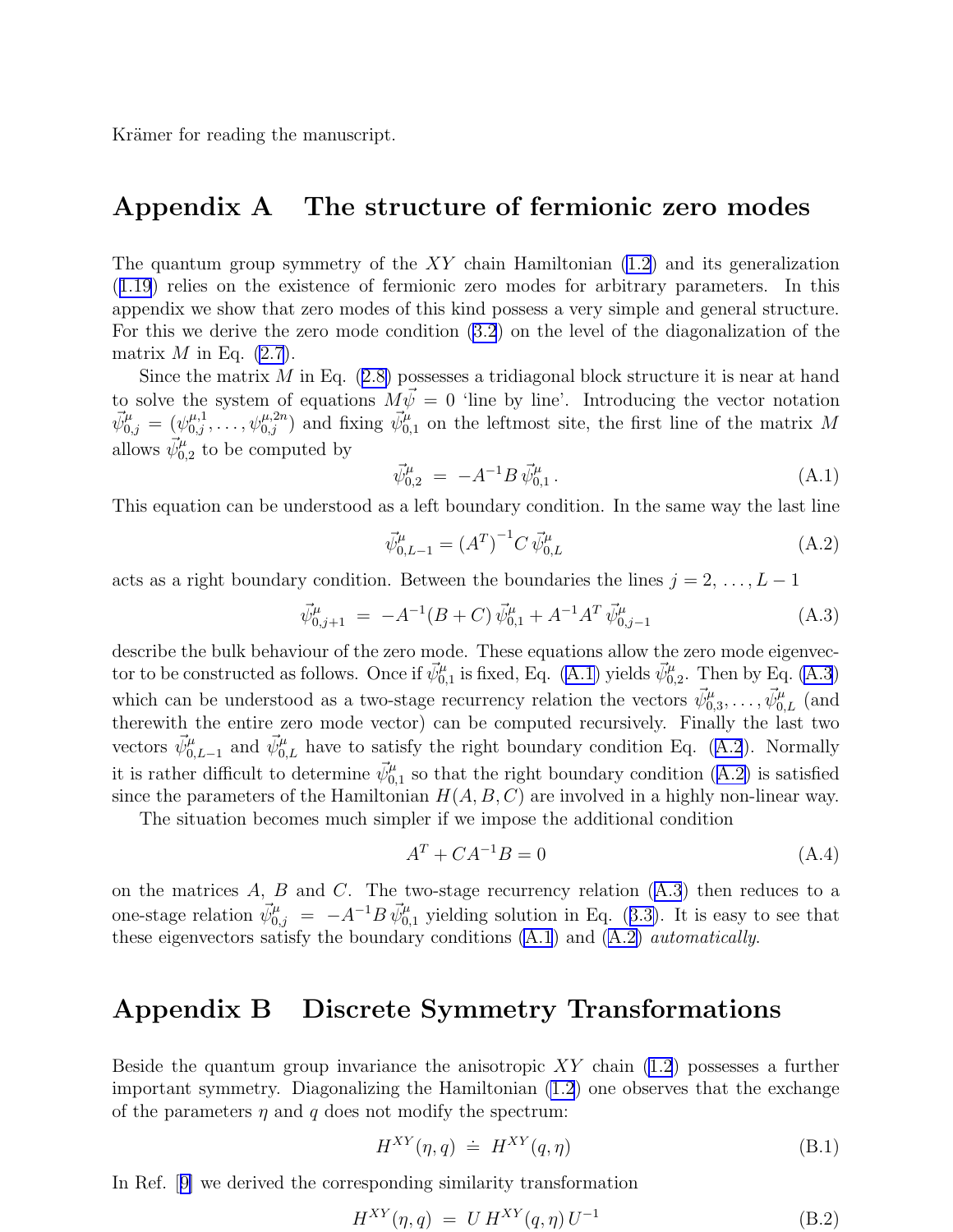<span id="page-14-0"></span>and showed that U reduces in a special limit to the Ising duality transformation. For this reason we denoted the transformation [\(B.2](#page-13-0)) as 'generalized duality transformation' (although the  $XY$  chain is not self-dual in the usual sense). In this section we show that a similar symmetry exists in the case of generalized chains of the form [\(2.1](#page-5-0)) obeying the zero mode condition([3.2\)](#page-6-0).

We first notice that in the  $XY$  chain case the transformation  $(B.1)$  just inverts the deformation parameter  $\alpha_1 \leftrightarrow \alpha_1^{-1}$  while  $\alpha_2$  is not changed (in the same way it is possible to construct a similarity transformation which inverts  $\alpha_2$  and keeps  $\alpha_1$  fixed). Then looking at the fermionic excitation energies([3.13\)](#page-8-0) of the generalized Hamiltonian([1.19\)](#page-3-0) with two fermionic degrees of freedom per site we recognize that the inversion of any deformation parameter  $\alpha_{\mu} \leftrightarrow \alpha_{\mu}^{-1}$  ( $\mu = 1, ..., 4$ ) does not alter the spectrum. We therefore expect this observationto hold for arbitrary  $n$ , i.e. using the notation of Eq.  $(3.10)$  $(3.10)$  we assume that for every  $\mu = 1, \ldots, 2n$  we have

$$
H(\alpha_1,\ldots,\alpha_\mu^{-1},\ldots,\alpha_{2n},\Omega) \doteq H(\alpha_1,\ldots,\alpha_\mu,\ldots,\alpha_{2n},\Omega).
$$
 (B.3)

Inanalogy to the results of Ref. [[9](#page-16-0)] it turns out that the corresponding similarity transformation depends exclusively on the deformation parameter it is inverting:

$$
H(\alpha_1,\ldots,\alpha_\mu^{-1},\ldots,\alpha_{2n},\Omega) = U(\alpha_\mu) H(\alpha_1,\ldots,\alpha_\mu,\ldots,\alpha_{2n},\Omega) U^{-1}(\alpha_\mu).
$$
 (B.4)

Denoting

$$
N_{\mu} = 2^{L-1} \frac{1 + \alpha_{\mu}^{L}}{(1 + \alpha_{\mu})^{L}} \qquad \qquad \omega_{\mu} = \frac{\alpha_{\mu}^{1/2} - \alpha_{\mu}^{-1/2}}{\alpha_{\mu}^{1/2} + \alpha_{\mu}^{-1/2}} \qquad (B.5)
$$

this transformation can be written in terms of a 'time-ordered' exponential

$$
U(\alpha_{\mu}) = \frac{1}{\sqrt{N_{\mu}}} T \exp(\omega_{\mu} G_{\mu}), \qquad (B.6)
$$

where  $G_{\mu}$  is a nonlocal generator

$$
G_{\mu} = \sum_{1 \le j_1 < j_2 \le L} \tau_{j_1}^{\mu} \tau_{j_2}^{\mu} \,. \tag{B.7}
$$

T is an ordering operator defined by

$$
T \tau_i^{\mu} \tau_j^{\mu} = \begin{cases} \tau_i^{\mu} \tau_j^{\mu} & i < j \\ -\tau_j^{\mu} \tau_i^{\mu} & i > j \\ 0 & i = j \end{cases} . \tag{B.8}
$$

Explicitely the transformation  $U(\alpha_{\mu})$  is given by the polynomial

$$
U(\alpha_{\mu}) = \frac{1}{\sqrt{N_{\mu}}} \left( 1 + \sum_{k=0}^{[L/2]} \omega_{\mu}^{k} \sum_{1 \leq j_{1} < j_{2} < \ldots < j_{2k} \leq L} \tau_{j_{1}}^{\mu} \tau_{j_{2}}^{\mu} \ldots \tau_{j_{2k}}^{\mu} \right) \tag{B.9}
$$

where  $[L/2]$  denotes the truncation of  $L/2$  to an integer number. It is an orthogonal transformation

$$
U(\alpha_{\mu})^T = U(\alpha_{\mu})^{-1} \tag{B.10}
$$

and its inverse is given by

$$
U(\alpha_{\mu})^{-1} = U(\alpha_{\mu}^{-1}). \tag{B.11}
$$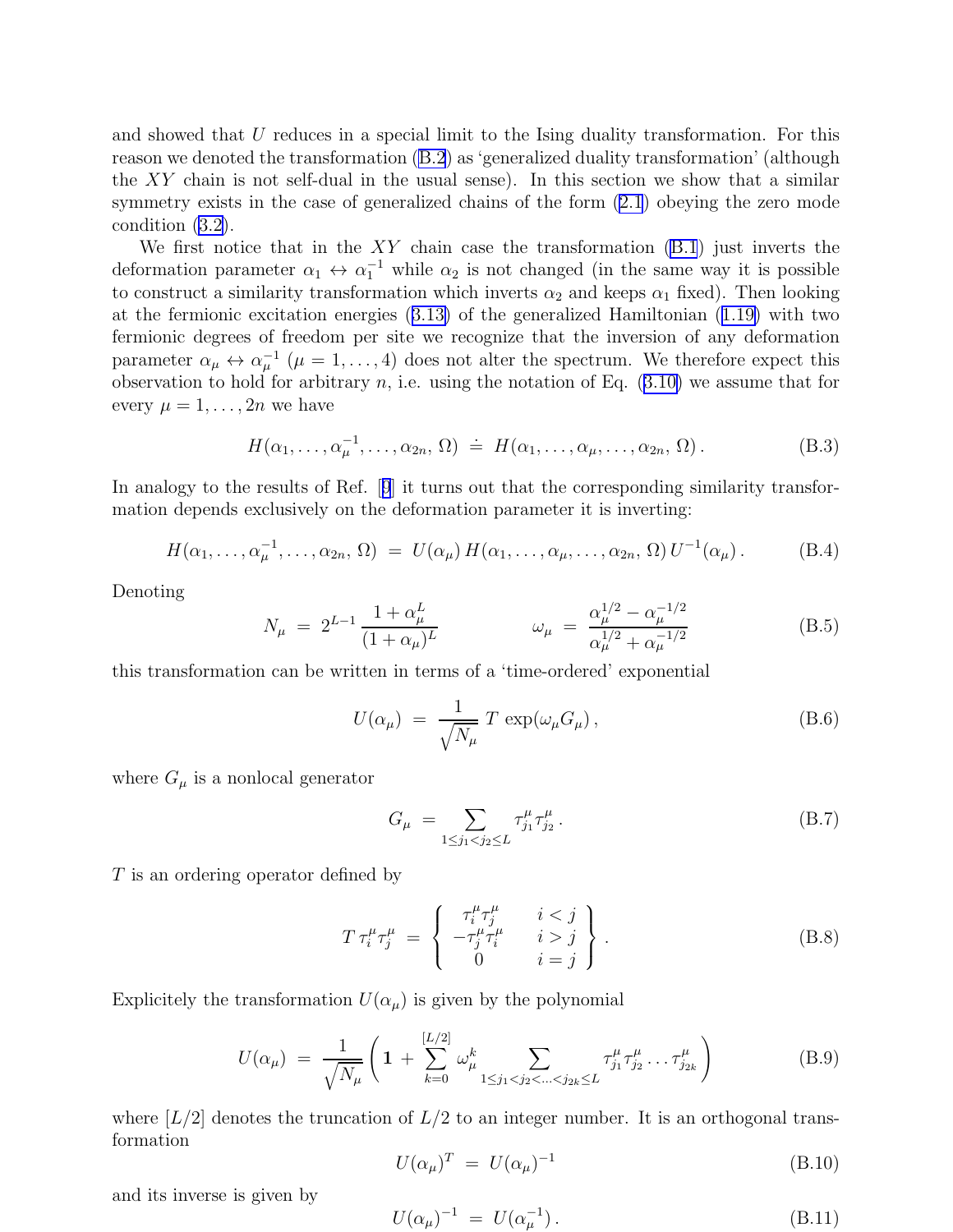Therefore  $U(\alpha_{\mu})$  reduces to the identity if the deformation parameter in question is equal to one. Because of  $[G_\mu, G_\nu] = 0$  the transformations  $U(\alpha_\mu)$  commute for different  $\mu$  and can be combined freely. Notice that for non-generic deformation parameters  $(\alpha_\mu^L = \pm 1)$  the transformation  $U(\alpha_{\mu})$  does not exist since the normalization  $N_{\mu}$  diverges.

It is well known in the theory of quantum groups that the inversion of a deformation parameter corresponds to an algebra homomorphism. The transformation([B.6](#page-14-0)) shows that the same is true for the whole physical system. It should be emphasized that different physical situations are related (e.g. disordered and frozen states). If the deformation parameter in question is equal to one, the system undergoes a massless phase transition. Two types of transitions are possible. If the dispersion of the massless excitations is linear in  $k$ , we have a criticial Ising transition, otherwise if the dispersion is quadratic in  $k$ , we observe a Pokrovsky-Talapov phase transition.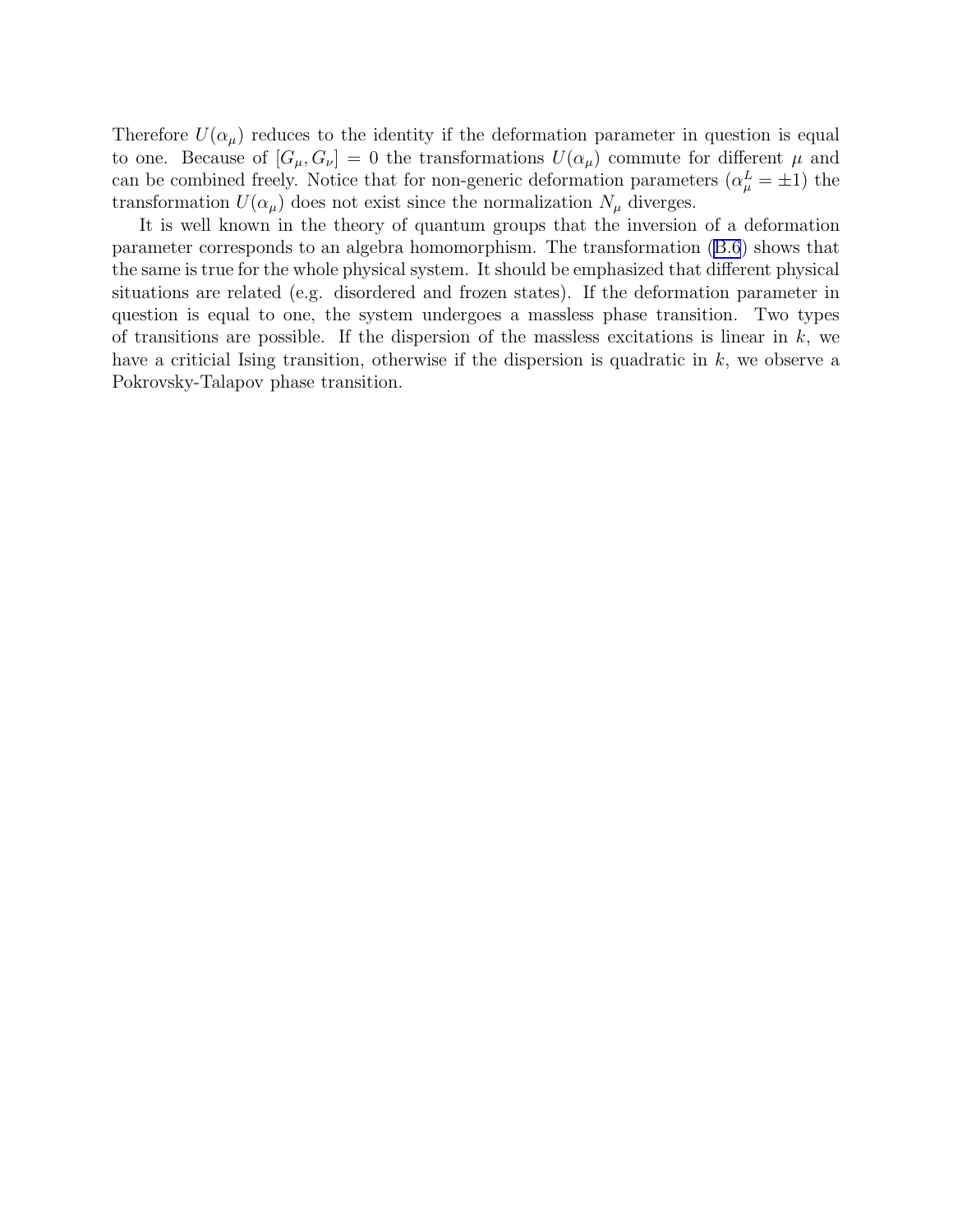# <span id="page-16-0"></span>References

- [1] den Nijs N 1988 Phase Transitions and Critical Phenomena ed Domb C and Lebowitz J L, vol. 12 (Academic Press New York) 219
- [2] Barouch E, McCoy B M and Dresden M 1970 Phys. Rev. A2 1075 Barouch E and McCoy B M 1971 Phys. Rev. A3 786
- [3] Siggia E D 1977 Phys. Rev. B16 2319
- [4] Alcaraz F C, Droz M, Henkel M and Rittenberg V 1994 Ann. Phys. 230 250
- [5] Saleur H 1989 Trieste Conference on Recent Developements in Conformal Field Theories ed Randjikar-Daemi, E. Sezgin and J. B. Zuber (World Scientific) 160
- [6] Hinrichsen H and Rittenberg V 1992 Phys. Lett. B275 350 Hinrichsen H and Rittenberg V 1993 Phys. Lett. B304 115
- [7] Suzuki M 1971 Prog. Theor. Phys. 46 1337
- [8] López E 1994 *J. Phys.* **A 27** 845
- [9] Hinrichsen H 1994 J. Phys. A 27 1121
- [10] Lieb E, Schultz T and Mattis D 1961 Ann. Phys. 16 407
- [11] Cuerno R, Gómez C, López E and Sierra G 1993 *Phys. Lett.* **B307** 56

#### Figure Captions:

Fig. 1: Spectrum of  $H(\frac{2}{3})$  $\frac{2}{3}, \frac{2}{3}$  $\frac{2}{3}, \frac{2}{3}$  $\frac{2}{3}, \frac{2}{3}$  $(\frac{2}{3}, \xi)$  for 3 sites.

Fig. 2: Spectrum of  $H(\frac{2}{7})$  $\frac{2}{7}, \frac{3}{7}$  $\frac{3}{7}, \frac{5}{7}$  $\frac{5}{7}, \frac{6}{7}$  $(\frac{6}{7}, \xi)$  for 3 sites.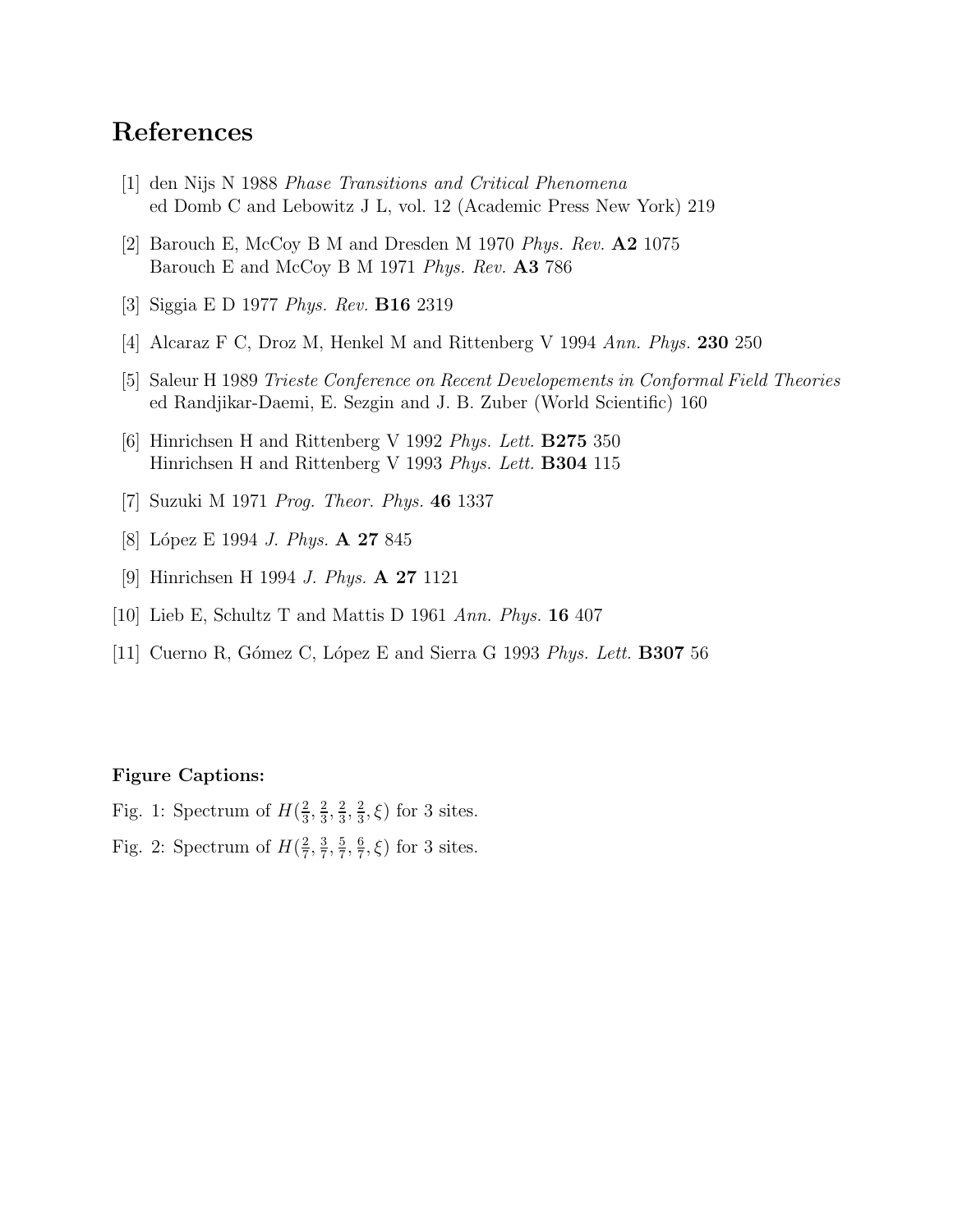

Fig. 1